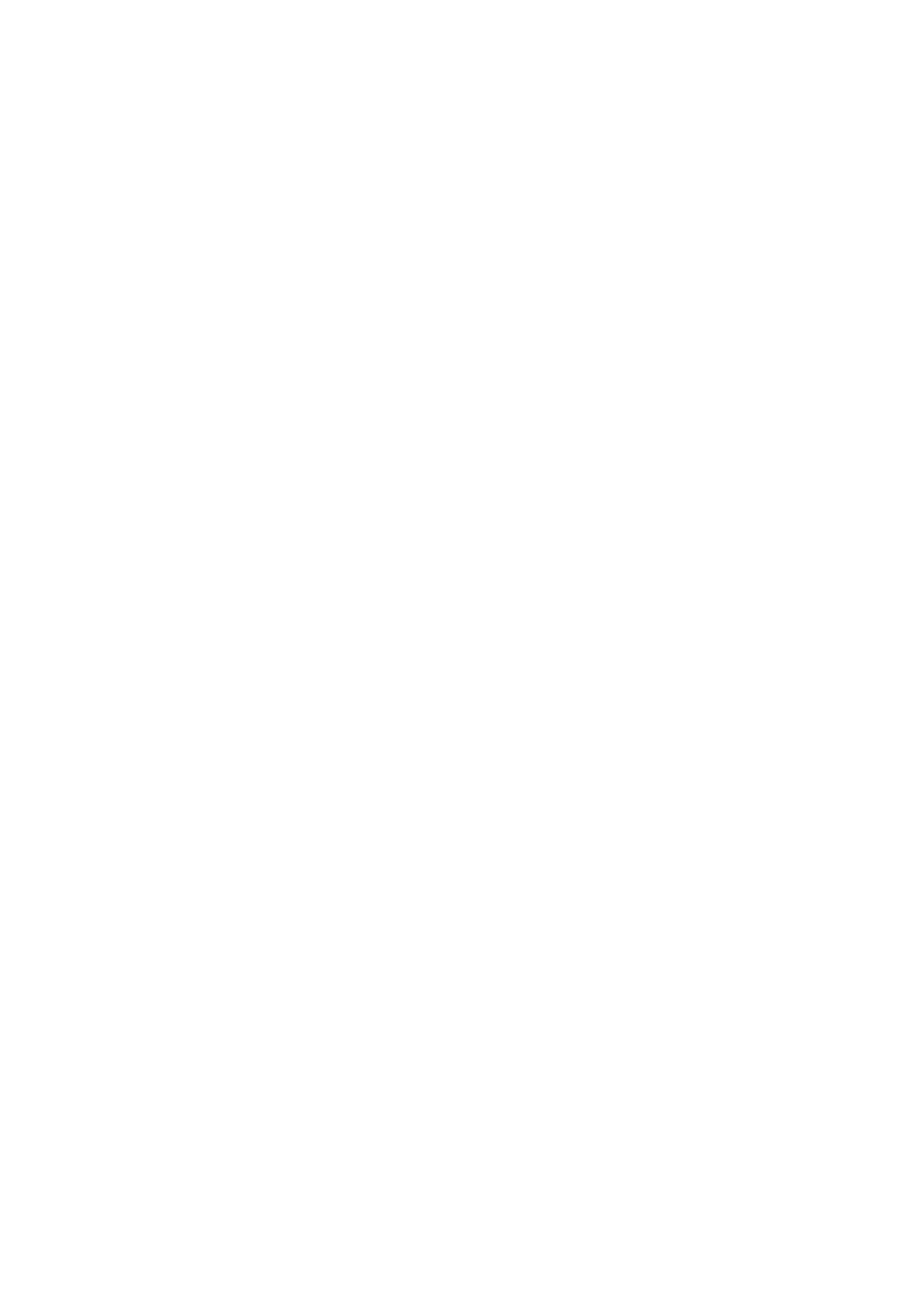# Table of Contents

|                                                                                                    | Page           |
|----------------------------------------------------------------------------------------------------|----------------|
|                                                                                                    | 1              |
|                                                                                                    | 1              |
|                                                                                                    | 1              |
|                                                                                                    | $\overline{c}$ |
|                                                                                                    | 2              |
|                                                                                                    | 4              |
|                                                                                                    | $\overline{4}$ |
|                                                                                                    | 5              |
|                                                                                                    | 6              |
|                                                                                                    | 8              |
|                                                                                                    | 9              |
|                                                                                                    | 9              |
|                                                                                                    | 9              |
| 3.3 De Rham cohomology for smooth manifolds                                                        | 10             |
|                                                                                                    | 10             |
|                                                                                                    | 12             |
|                                                                                                    | 14             |
| 4.1 Sheaves on a category - Grothendieck topology                                                  | 14             |
| 4.2 Étale morphisms $\ldots \ldots \ldots \ldots \ldots \ldots \ldots \ldots \ldots \ldots \ldots$ | 16             |
|                                                                                                    | 17             |
|                                                                                                    | 17             |
|                                                                                                    | 19             |
|                                                                                                    | 19             |
|                                                                                                    | 21             |
|                                                                                                    | 21             |
|                                                                                                    | 24             |
|                                                                                                    | 24             |
| $§6.$ Cohomology of curves $\ldots \ldots \ldots \ldots \ldots \ldots \ldots \ldots \ldots$        | 25             |
|                                                                                                    | 25             |
|                                                                                                    | 25             |
| §7. Conclusion $\ldots \ldots \ldots \ldots \ldots \ldots \ldots \ldots \ldots \ldots \ldots$      | 27             |
|                                                                                                    | 28             |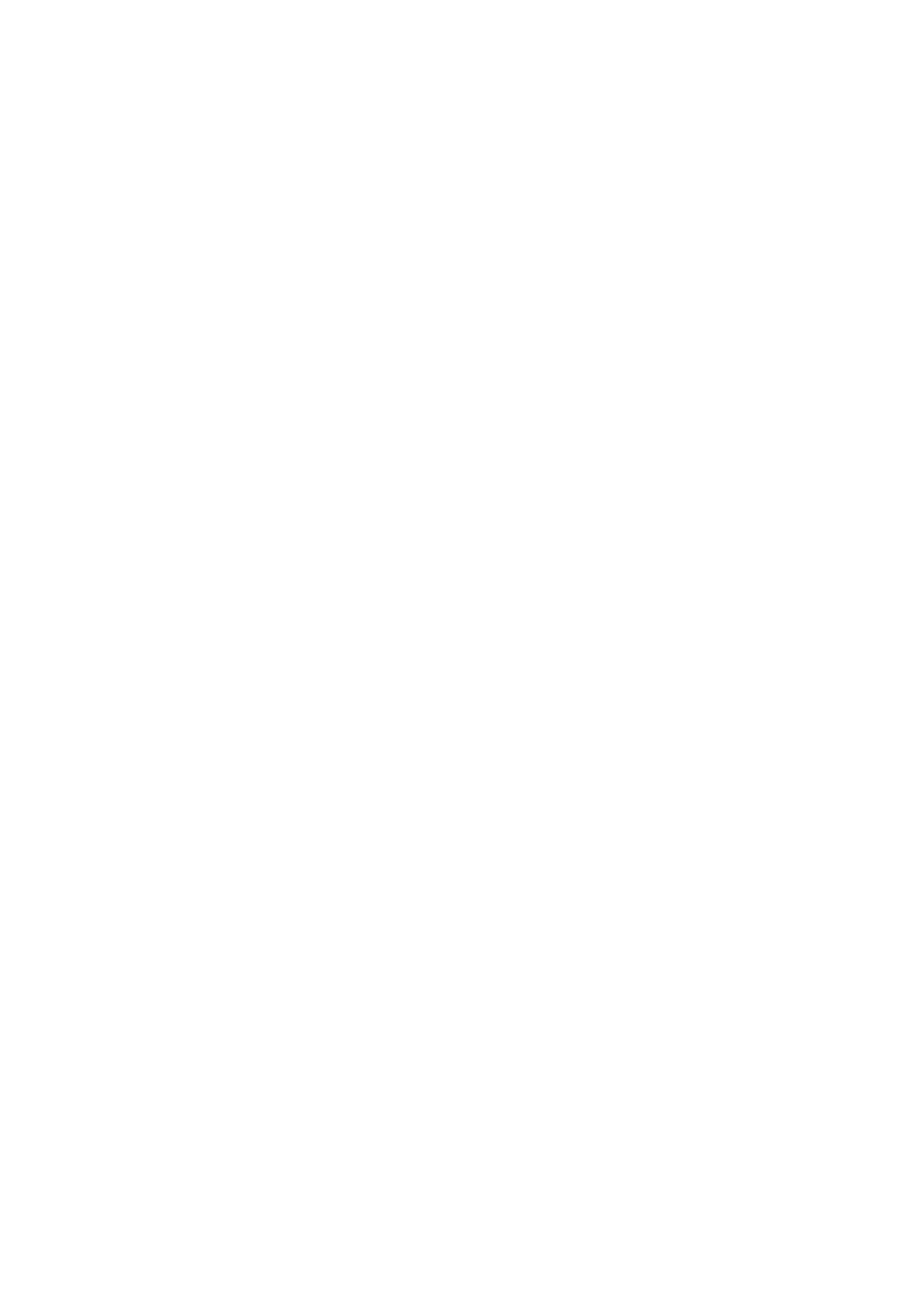## §1. Introduction

## 1.1 Pre-requisites

This essay has been written as part of the one year Certificate of Advanced Study in Mathematics (CASM) course at Cambridge University which coincides with Part III of the Mathematical Tripos. The starting point is, of necessity, roughly that reached in the lectures which in this particular year did not include much in the way of schemes and sheaves, nor, in the case of the author, much in the way of algebraic number theory.

Thus the frontiers of the subject can safely rest undisturbed by the contents of this essay. Rather it has been written with a reader in mind corresponding roughly to the author at the start of the enterprise. That is someone who is interested to find out what all the fuss was with the French algebraic geometers in the 1960s but is in need of some fairly elementary background to map out the abstractions involved and with any luck to avoid drowning in the "rising sea".

## 1.2 Approach

In line with the acknowledged wisdom of starting with the work of the masters, the motivation for the inclusion of topics in this essay has been taken from the lexically challenging SGA  $4\frac{1}{2}$  by Deligne (D1). This has the added bonus of being in French thus contributing to the general romance (and opportunity for error) in the undertaking.

Where this assumes a degree of mathematical sophistication not possessed by this writer (depressingly often and frequently without it being realised at first) an attempt has been made to include sufficient background material both as catharsis for the author and as a checklist for the reader. This is mostly taken from standard works on Algebraic Geometry (e.g. Hartshorne, H1) and Étale Cohomology (e.g. Milne, M1 and M2).

To make productive use of étale cohomology in, for example, obtaining the results in number theory that were part of the initial motivation for its development, one needs to take advantage of the fact that it allows the construction of a cohomology theory with coefficients in a field of characteristic zero for varieties over fields of arbitrary characteristic. This is the l-adic cohomology.

The mathematically ambitious might rush to this point and establish the foundations of "Proper base change", "Duality" etc. before moving on to some significant results in the theory. This is not the approach of this essay. Rather it aims to recap the basic ideas from algebraic geometry and cohomology before outlining some of the generalisations for which we have mainly Grothendieck to thank and Deligne to explain. Wherever a diagram comes to mind an attempt has been made to include one, often in lieu of a more closely constructed analysis.

There is a lot of machinery involved (which might be second nature to the more expert practitioner but their attention will surely be elsewhere by now) but Deligne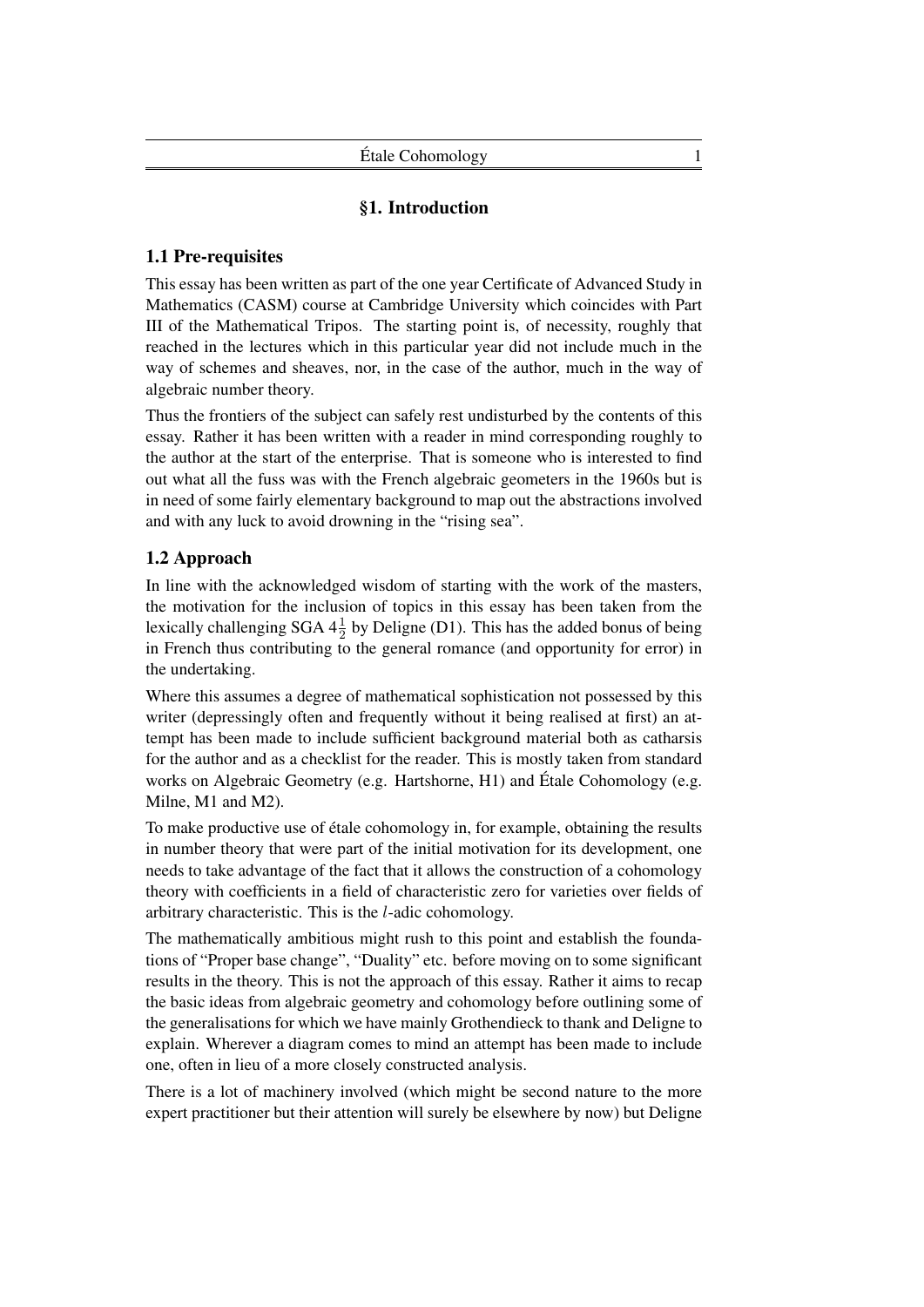kindly furnishes us with some results as well, and in particular for curves. Philosophically he suggests that curves are the key, and the expert by use of the appropriate "devissages" (which might be translated as "tricks" but this could be considered to lack the necessary gravitas) can reduce many problems to their study. This essay gets to the point of setting out some of these results, with minor diversions to pick up the Brauer and Picard groups and a little bit of Kummer theory along the way. Of necessity, time has to be spent wandering through some of the basics of Galois cohomology as this provides the link to certain of the calculations in low degrees.

## 1.3 Scope

This essay starts with foundational material on algebraic geometry and cohomology leading up to the definition of sheaf cohomology on a suitable category. Without establishing this common ground, what follows will not make much sense to the uninitiated. Experts can of course skip this, pausing perhaps only to admire some of the diagrams.

At this point some of Grothendieck's (many) ideas are introduced to establish a generalised notion of topology leading to the definition of étale cohomology as a particular instance of a sheaf cohomology.

As a base camp for the assault on the cohomology of curves, some results on the vanishing of the Brauer group (whose construction is carefully explained) and its implications for cohomology are established. In addition some results about the Picard group and the Kummer sequence are stated for later use.

Finally results about the cohomology of curves with coefficients in a constant sheaf are established with a little help from some properties of Jacobians and algebraic varieties. This can be viewed as the starting point for dealing with higher dimensions (through skilful reduction to the case of curves by fibering, say) and venturing beyond the safety of torsion sheaves to consider the l-adic case. But not in this essay.

## 1.4 Background

For an algebraic variety (as reviewed below) defined over the complex numbers there is an induced topology available to allow the application of the methods of algebraic topology. Where it is defined over an arbitrary algebraically closed field then the only available construction of open sets is via the Zariski topology which is too coarse for the methods of algebraic topology to yield much useful information.

In the 1940s Weil identified that the existence of a suitable cohomology theory over finite fields would enable some key conjectures in number theory to be proved but was unable to construct it (see Freitag, F1 for the requirements of a suitable cohomology theory).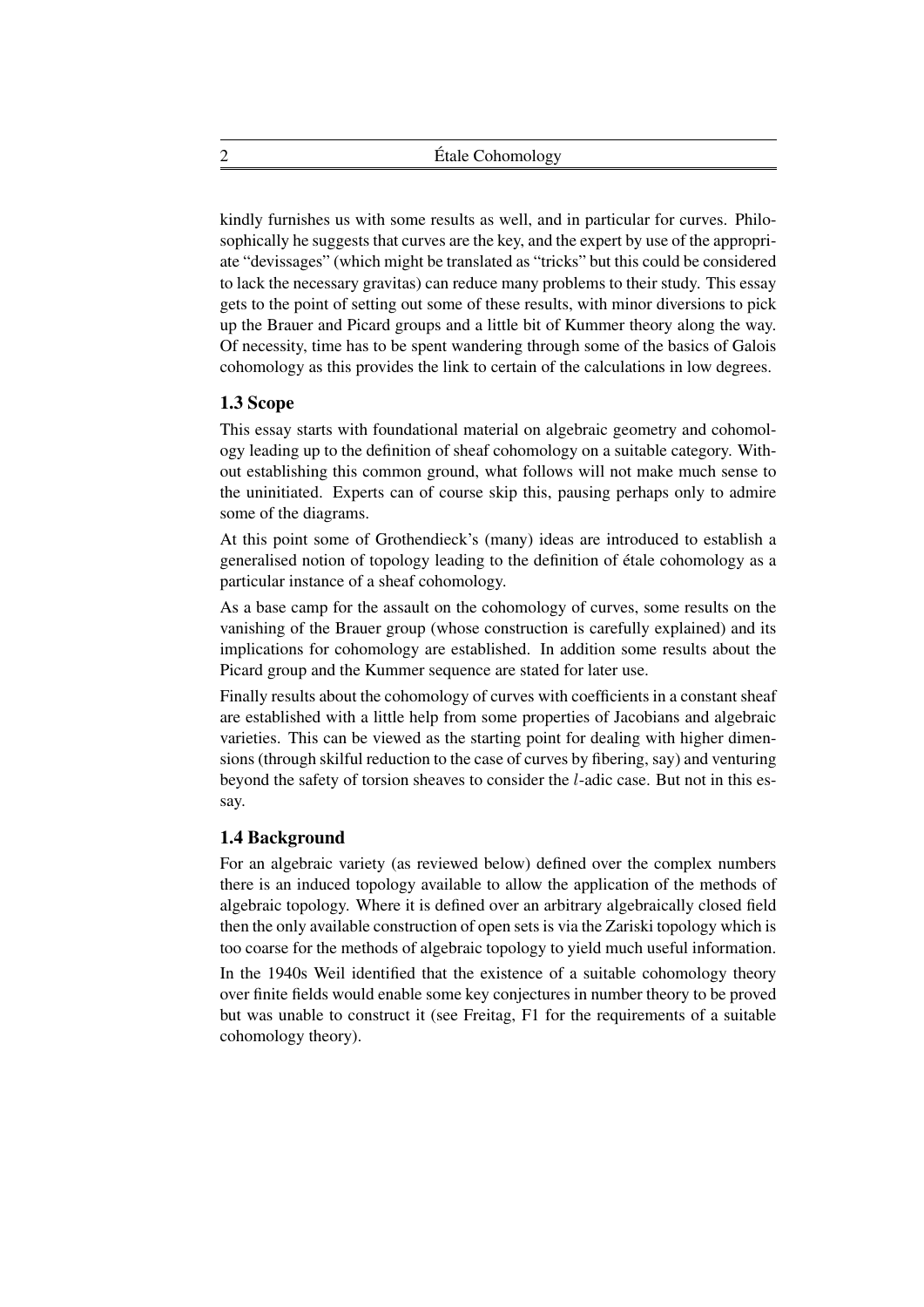To give a flavour of the issues involved here is a bald statement:

If X is a suitable variety over some finite field  $\mathbb{F}_q$  then the following zeta function on  $X$  can be defined:

$$
\zeta(X,s) = exp\left(\sum_{r=1}^{\infty} N_r \frac{(q^{-s})^r}{r}\right)
$$

where  $N_r$  is the number of points of X over  $\mathbb{F}_{q^r}$ . Then Weil made a number of conjectures about the zeta function (e.g. it is a rational function of  $q^{-s}$  and the corresponding polynomials have degrees that relate to topological properties of  $X$ ) and in particular that its zeros and poles satisfy the equivalent of the Riemann hypothesis (see for example Weil, W2).

In considering some of the issues involved, Weil was led to re-examine the foundations of algebraic geometry (Weil, W1). Building on the work of Serre amongst others, Grothendieck worked on an approach *"suggested to me by the connections between sheaf-theoretic cohomology and cohomology of Galois groups on the one hand and the classification of unramified coverings of a variety on the other"* (Grothendieck, G2).

A decade or so after Weil's conjectures, Grothendieck introduced an étale topology for schemes which led to the development of the theory of étale cohomology (based on sheaves and their derived functors). Typically this involved extensions to the notion of a point (boring old closed points acquired generic siblings and geometric cousins who dropped in from outside the space) and of topological open sets (by coverings which were no longer point sets, only somewhat open and not really all that topological). In due course these ideas led to the proof of the Weil conjectures (finally by Deligne in the 1970s) and much else besides.

These abstract, elegant, category-theoretical developments turned out to be very powerful. They not only provide the expert with beautiful generalisations (and rather poetic imagery) but also with insights to tackle concrete problems (e.g. representation theory of Deligne and Lusztig). Grothendieck's ideas would seem now to be firmly established as the basis for doing algebraic geometry.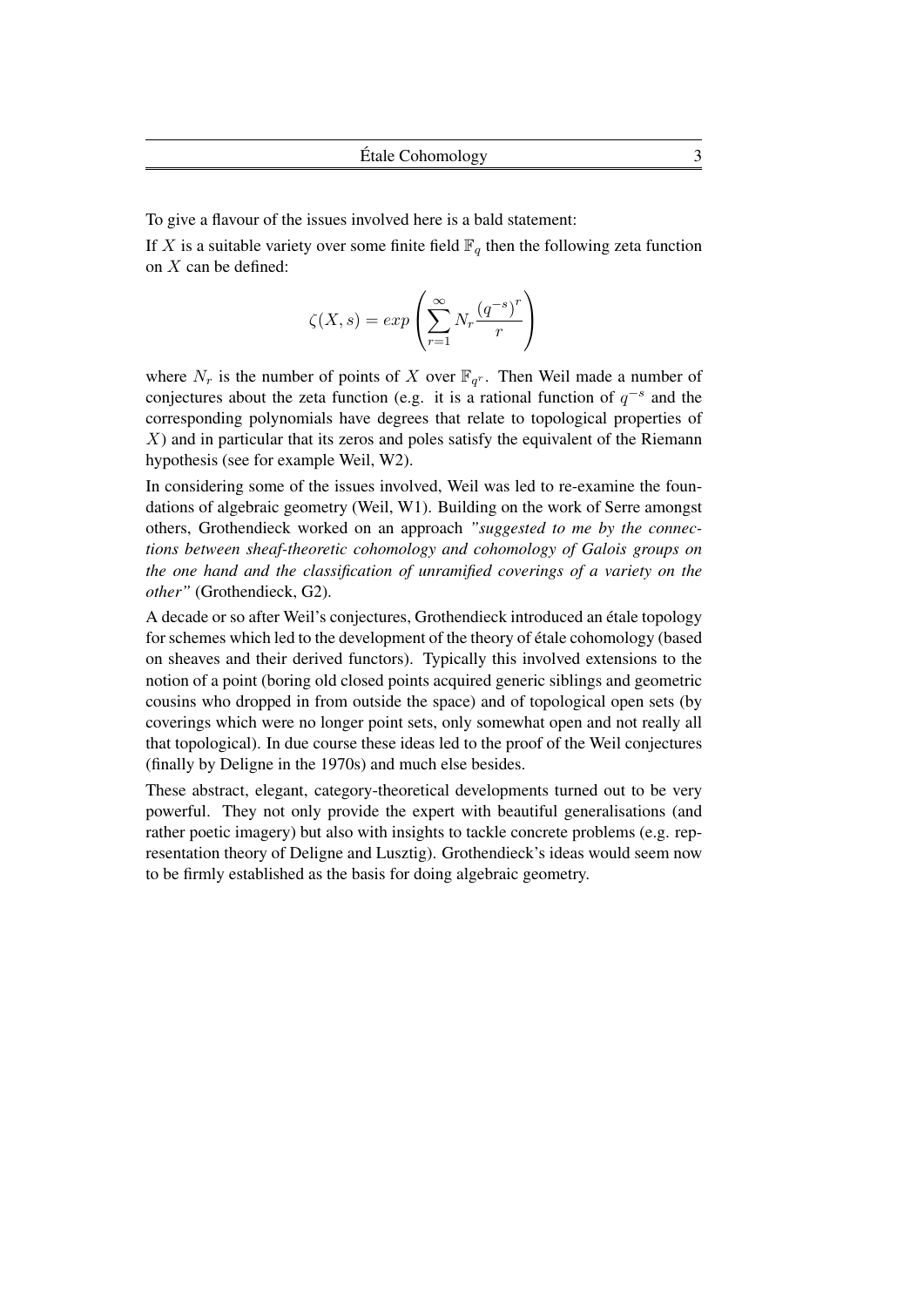## §2. Algebraic Geometry Foundations

(The treatment here broadly follows Hartshorne, H1). This section recaps the relationships between polynomial rings and varieties and provides a formal definition of sheaves on a topological space. This is a prelude to introducing affine schemes based on more general rings which leads to a definition of a scheme and the associated morphisms.

## 2.1 Algebraic sets and varieties

Recall that if  $A = k[x_1, \dots, x_n]$  is a polynomial ring over an algebraically closed field and  $A<sup>n</sup>$  is affine *n*-space over k, then if  $T \subseteq A$ , the zero set of T is defined as

$$
Z(\mathsf{T}) = \{ P \in \mathbf{A}^n | f(P) = 0 \,\forall f \in \mathsf{T} \}
$$

and a subset Y of  $A^n$  is an algebraic set if there exists a  $T \subseteq A$  such that  $Y = Z(T)$ . The Zariski topology on  $A<sup>n</sup>$  is defined by taking open sets to be the complements of the algebraic sets. An affine variety is then an irreducible closed subset of  $A<sup>n</sup>$ . Hilbert's famous Nullstellensatz establishes the following relationships:



Figure 1: Nullstellensatz

In particular, a maximal ideal in A corresponds to a minimal irreducible closed subset in  $A<sup>n</sup>$  i.e. to a point. If  $I(Y)$  is the ideal corresponding to an algebraic set Y, then the affine coordinate ring  $A(Y)$  of Y is the quotient  $A/I(Y)$ .

With a few refinements there is a similar set of relationships in projective  $n$ -space over k: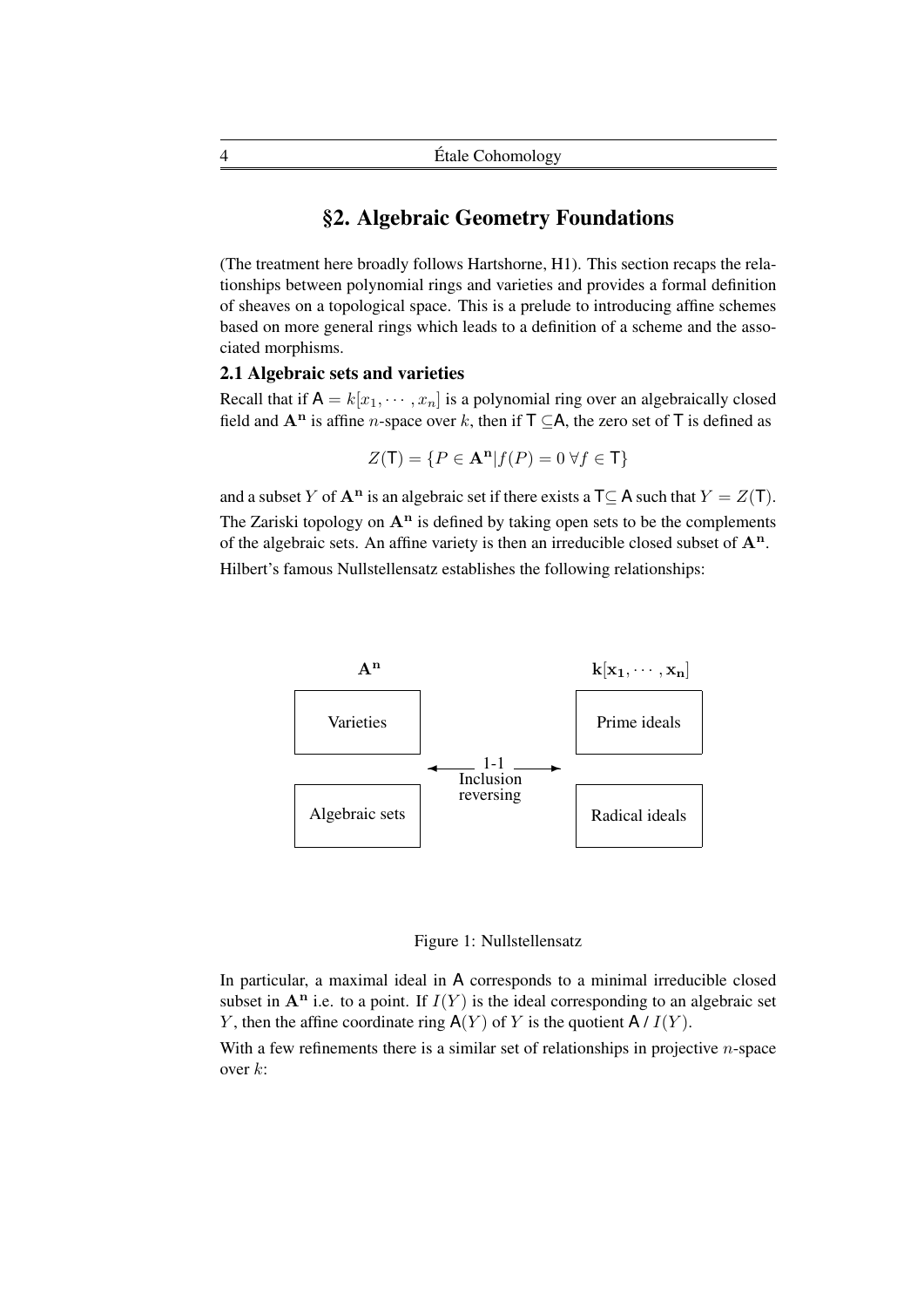

Figure 2: Projective Nullstellensatz

Projective *n*-space has an open covering by affine *n*-spaces.

## 2.2 Sheaves on a topological space

Let X be a topological space. A presheaf  $\mathscr F$  of Abelian groups on X consists of the data

a) for every open subset  $U \subseteq X$ , an Abelian group  $\mathscr{F}(U)$  and

b) for every inclusion  $V \subseteq U$  of open subsets of X, a morphism of Abelian groups

$$
\rho_{UV} : \mathscr{F}(U) \to \mathscr{F}(V),
$$

subject to the conditions

- 0)  $\mathscr{F}(\emptyset) = 0$  where  $\emptyset$  is the empty set,
- 1)  $\rho_{UU}$  is the identity map  $\mathscr{F}(U) \to \mathscr{F}(U)$ , and
- 2) if  $W \subseteq V \subseteq U$  are three open subsets then  $\rho_{UW} = \rho_{VW} \circ \rho_{UV}$

i.e. the following diagram commutes:



A presheaf of rings, sets or any other category is defined by replacing "Abelian group" with the appropriate object.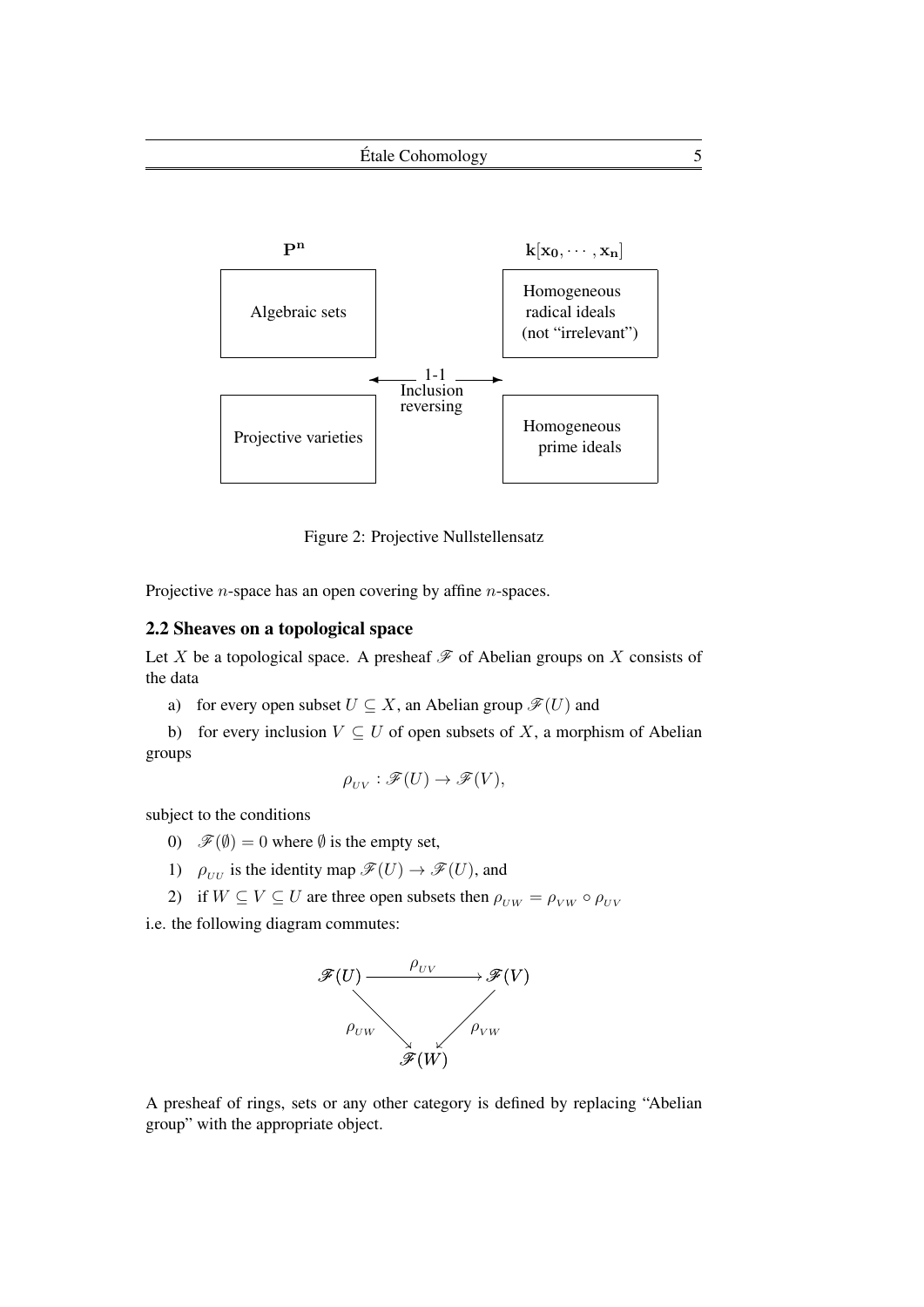$\mathscr{F}(U)$  is referred to as the sections of  $\mathscr{F}$  over the open set U. (It is usually a set of some kind, hence the use of the plural). The  $\rho_{UV}$  are called restriction maps so we can write  $s_{|V}$  instead of  $\rho_{UV}(s)$ , if  $s \in \mathscr{F}(U)$ .

A sheaf on  $X$  is a presheaf that satisfies the following additional conditions:

3) If U is an open set,  ${V_i}$  an open covering of U and  $s \in \mathcal{F}(U)$  is an element such that

$$
s_{|_{V_i}} = 0 \text{ for all } i
$$

Then  $s = 0$ 

4) If U is an open set,  ${V_i}$  an open covering of U and we have elements  $s_i \in \mathcal{F}(V_i)$  for each i, with the property that for each i, j

 $s_{i_{|V_i \cap V_j}} = s_{j_{|V_i \cap V_j}}$ 

then there is an element  $s \in \mathcal{F}(U)$  such that

$$
s_{|_{V_i}} = s_i \text{ for each } i
$$

(That is if there are local data which are compatible, they "patch together" to form something in  $\mathscr{F}(U)$ ).

#### 2.3 Schemes

Schemes generalise the notion of an algebraic variety by extending the relationship outlined above with a polynomial ring. Any ring A is now considered and "points" will correspond to prime ideals not just the maximal ones. It also means that we can consider rings over fields that are not algebraically closed.

#### *2.3.1 Spectrum of a ring*

With any ring A we associate a topological space Spec(A) consisting of all the prime ideals in A. If a is any ideal of A then the subset  $V(\mathfrak{a}) \subset \text{Spec}(A)$  is the set of all prime ideals that contain a.

The topology on Spec(A) comes from taking the subsets of the form  $V(\mathfrak{a})$  to be the closed subsets. This topology has a basis of open sets  $\{D_f \text{ for } f \in A\}$  where

$$
D_f = \{ \mathfrak{p} \in \text{Spec}(\mathsf{A}) : f \notin \mathfrak{p} \}
$$

To complete the picture we need to define a sheaf of rings  $\mathcal O$  on Spec(A):

If U is an open set in Spec(A), then if  $s \in \mathcal{O}(U)$  is a section we want s to map the elements of  $U$  (prime ideals) into the corresponding localisation of  $A$ . i.e. we want s to be a function

$$
s: U \to \coprod_{\mathfrak{p} \in U} A_{\mathfrak{p}} \text{ such that } s(\mathfrak{p}) \in A_{\mathfrak{p}}
$$

and such that for each p there is a neighbourhood  $V_{p,s}$  contained in U and elements a, f in A such that for each q in  $V_{\mathfrak{p},s}$  we have  $f \notin \mathfrak{q}$  and  $s(\mathfrak{q}) = \frac{a}{f}$ . In summary: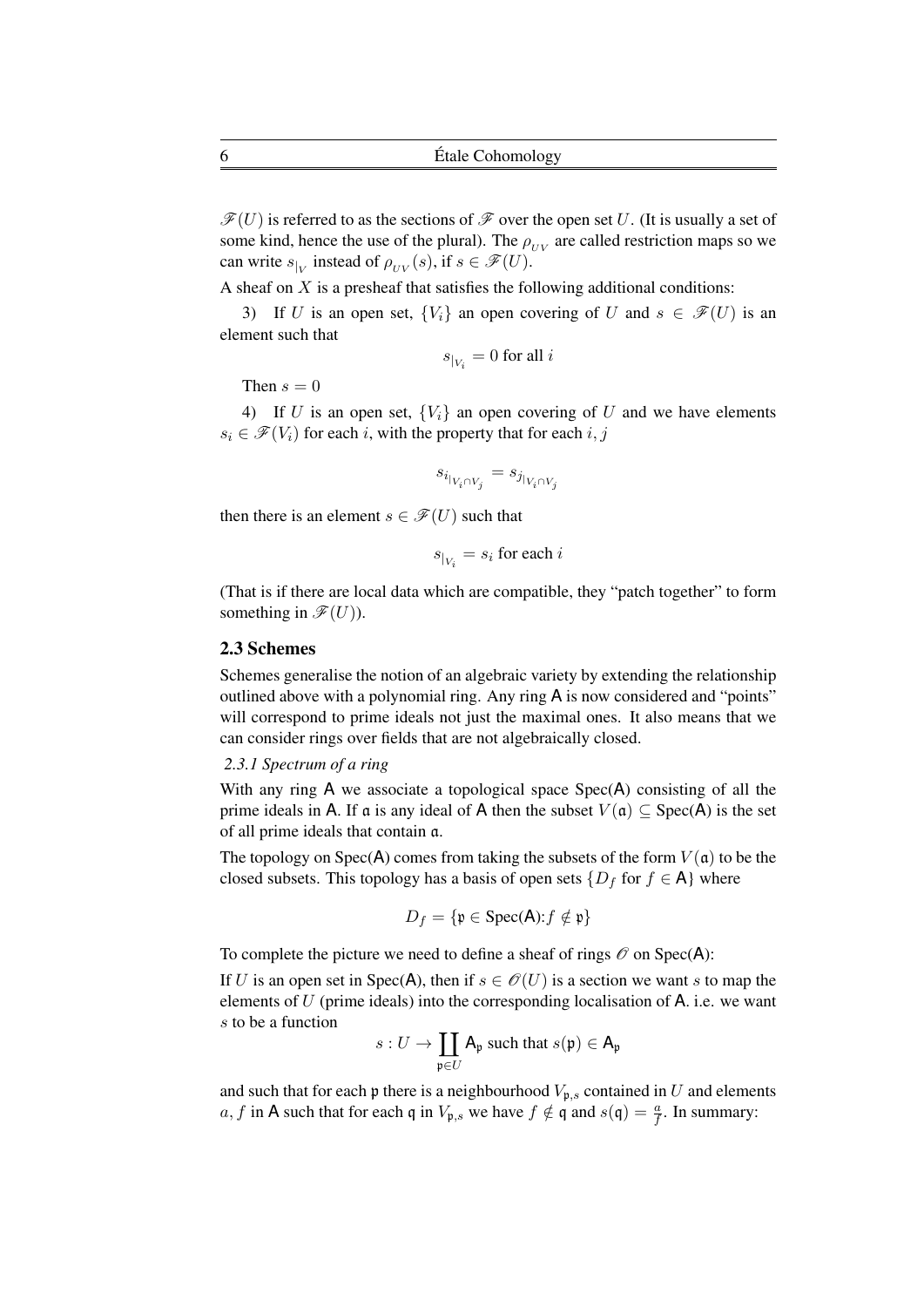

Figure 3: Section of sheaf of rings

The *spectrum* of A is then defined as the topological space Spec(A) equipped with the sheaf of rings  $\mathcal O$ . To complete the agricultural constructions, we define the stalk  $\mathscr{O}_p$  to be the germ of sections of  $\mathscr{O}$  at p as an equivalence class of pairs of open sets and functions as follows:

$$
\mathscr{O}_{\mathfrak{p}} = \{ [ \langle U, s \rangle ] / \sim \text{ where } \mathfrak{p} \in U \text{ and } s \in \mathscr{O}(U) \} \text{ and } \sim \text{ is defined by}
$$

$$
[ \langle U, s \rangle ] \sim [ \langle V, t \rangle ] \Leftrightarrow \exists \ W \subseteq U \cap V : s_{|_{W}} = t_{|_{W}}
$$

It can be shown that  $\mathcal{O}_p$  is a local ring isomorphic to  $A_p$  and for any  $f \in A$ , the ring  $\mathcal{O}(D_f)$  is isomorphic to the localised ring  $A_f$  (H1 Chapter 2, Proposition 2.2).

A *ringed space* is a pair  $(X, \mathcal{O}_X)$  where X is a topological space and  $\mathcal{O}_X$  is a sheaf of rings on X. It is a *locally ringed space* if in addition for each point  $P \in X$  the stalk  $\mathcal{O}_{X,P}$  is a local ring. Thus the spectrum of a ring is a locally ringed space.

An *affine scheme* can then be defined as a locally ringed space which is isomorphic to the spectrum of some ring.

A *scheme* is then a locally ringed space  $(X, \mathcal{O}_X)$  in which every point has an open neighbourhood U such that  $(U, \mathcal{O}_{X|_U})$  is an affine scheme.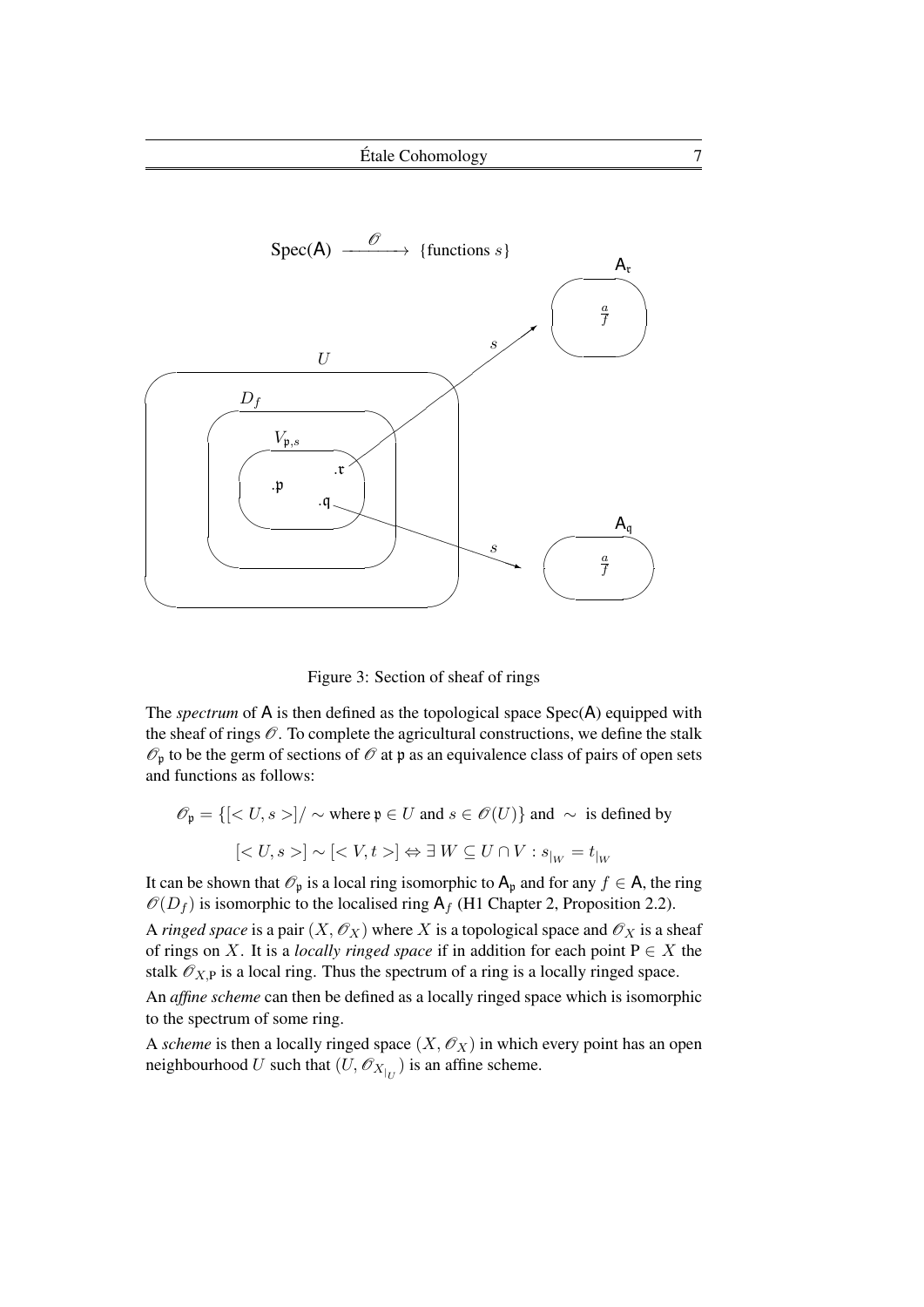## 2.4 Morphisms

An X-scheme (or a scheme over X) is a scheme Y and a morphism  $Y \longrightarrow X$ . This begs the question as to the nature of a morphism of schemes. As schemes have structure at different levels it is perhaps not surprising that we need two maps to define a morphism that respects these.

A morphism of schemes can be viewed as a morphism of locally ringed spaces and comprises two maps  $(f, f^*)$  whose actions are best illustrated by the following diagram which uses the above notations:



Figure 4: Morphism of schemes

The final local homomorphism on the stalks requires that the maximal ideal is pulled back to the maximal ideal.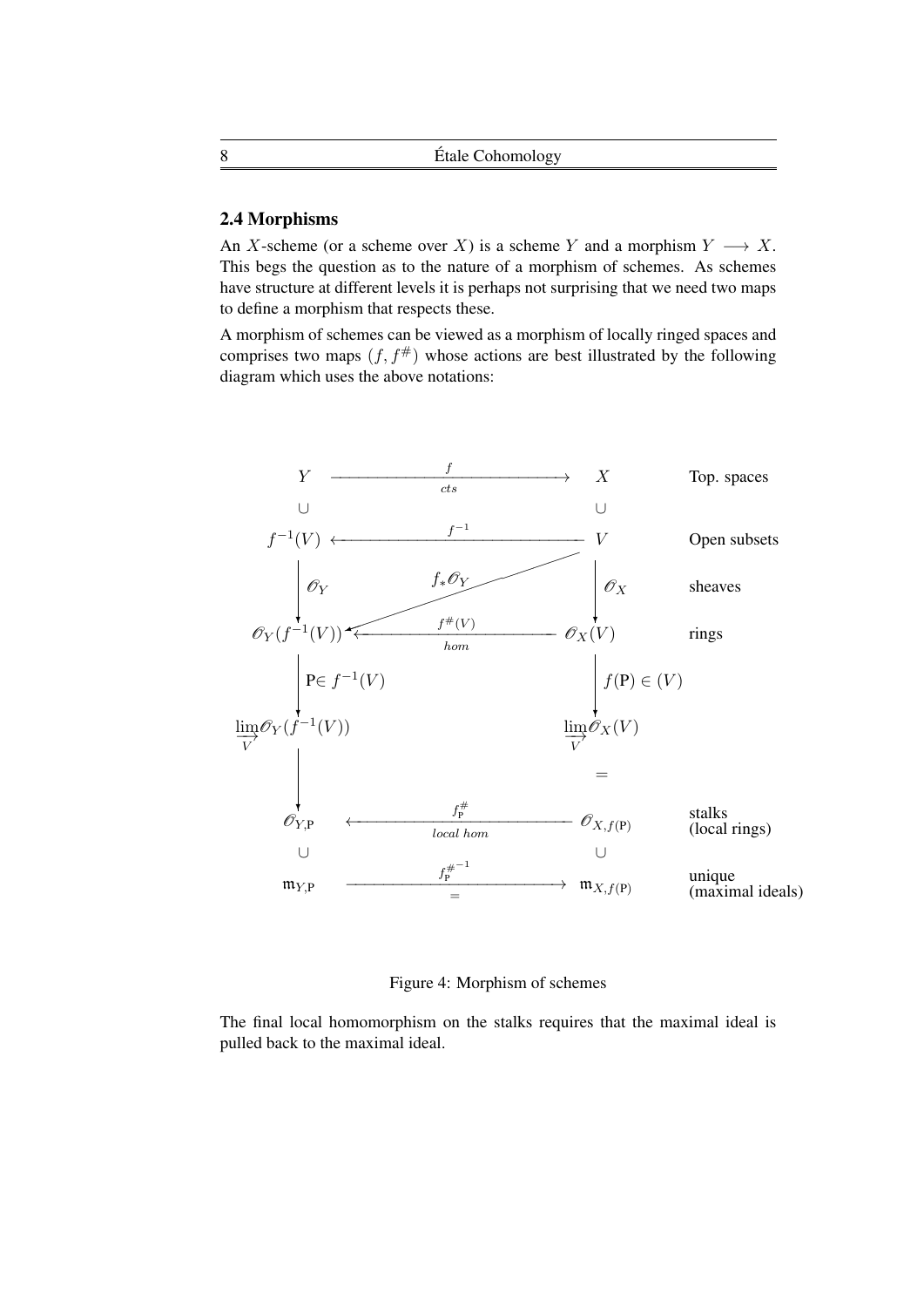## §3. Cohomology Foundations

This section recaps the basic constructions from algebraic topology which are briefly illustrated with simplicial homology and De Rham cohomology. A little more time is spent setting up Galois cohomology (as this is used later in support of étale cohomology) and illustrating it with the proof of Hilbert's Theorem 90.

The notions are then extended to a more general setting of suitable categories (Abelian with enough injectives) via derived functor cohomology and applied to the global sections functor of an Abelian sheaf to define sheaf cohomology (Grothendieck showed that this is a suitable category). This is the level of abstraction that will be required for the étale case.

## 3.1 Algebraic topology

The basic requirement for constructing a cohomology is the identification of a cochain complex. i.e. a sequence of Abelian groups and homomorphisms

$$
\cdots \rightarrow C^n \xrightarrow{d} C^{n+1} \xrightarrow{d} C^{n+2} \cdots
$$
 s.t.  $d^2 = 0$ 

The cohomology groups can then be defined as

$$
H^n(C^*,d) = \frac{\text{Ker } d : (C^n \to C^{n+1}) \text{ cocycles}}{\text{Im } d : (C^{n-1} \to C^n) \text{ coboundaries}}
$$

A most important general result is the extension of a short exact sequence of complexes (i.e. a short exact sequence between the components)

$$
0 \to A^* \to B^* \to C^* \to 0
$$

to a long exact sequence of cohomology

$$
\cdots \to H^{i}(A^{*}) \to H^{i}(B^{*}) \to H^{i}(C^{*}) \to H^{i+1}(A^{*}) \to \cdots
$$

with a natural map  $\delta^i : H^i(C^*) \to H^{i+1}(A^*)$ .

There are several different methods of associating (co)homology groups with a topological space and in 1952 Eilenberg and Steenrod (Eilenberg, E1) stated the axioms (exactness, homotopy, excision and dimension) which would ensure the essential uniqueness of a theory.

#### 3.2 Singular homology for topological spaces

In the category of topological spaces we can construct singular homology from a chain complex comprising the (huge!) free Abelian groups  $C_n(X)$ ) generated by maps of *n*-simplices into a space  $X$  with the homomorphisms being the boundary maps on the generators. The corresponding cochain complex then comprises the groups

$$
C^n(X) = \text{Hom}(C_n(X), \mathbb{Z})
$$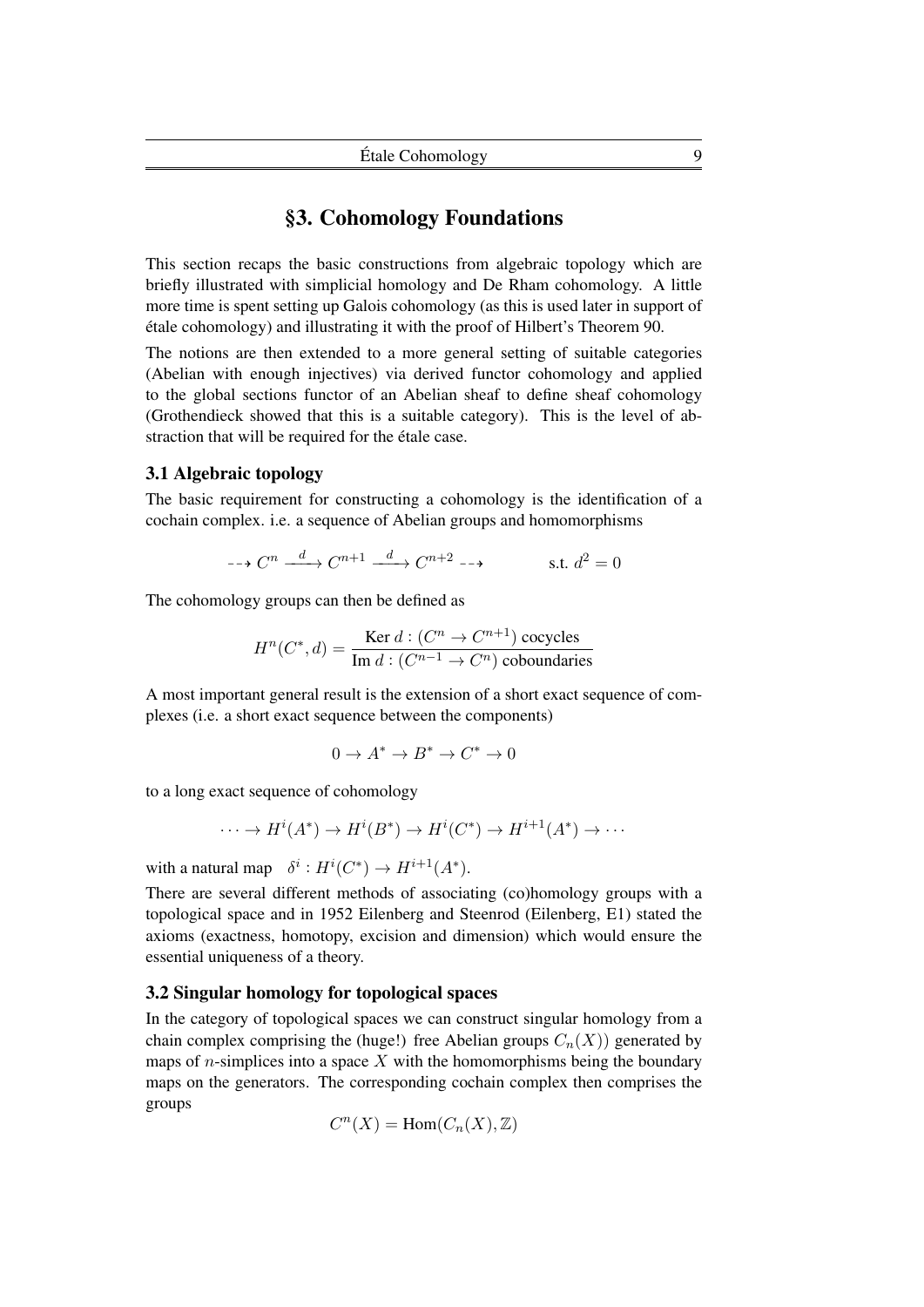with coboundary homomorphisms  $d$  given by

$$
d(\psi)\sigma = \psi(d\sigma)
$$

where  $\psi \in \text{Hom}(C_n(X), \mathbb{Z})$  and  $\sigma$  maps an  $(n + 1)$ -simplex into X.

## 3.3 De Rham cohomology for smooth manifolds

In the category of smooth manifolds we denote the space of smooth  $r$ -forms on a manifold M by  $\Omega^r(M)$ . Then exterior differentiation gives us a map

$$
d: \Omega^r(M) \to \Omega^{r+1}(M)
$$

and we can construct the  $r<sup>th</sup>$  De Rham cohomology

$$
H_{\text{DR}}^r(M) := \frac{\text{Closed } r\text{-forms}}{\text{Exact } r\text{-forms}}
$$

## 3.4 Group (Galois) cohomology

*3.4.1 Theorem:* G*-modules and boundary operator*

A group module  $A$  is an Abelian group equipped with the action of a group  $G$  that respects its structure. i.e. a map

$$
G \times A \to A
$$

 $(\sigma, a) \mapsto \sigma a$ 

such that  $\tau(\sigma a) = \sigma(\tau a)$  and  $1a = a$ and in addition  $\sigma(a + b) = \sigma a + \sigma b \ \forall \sigma, \tau \in G$  and  $a, b \in A$ . In short, A is a G-module.

Strictly, if we write  $\Lambda$  for the algebra  $\mathbb{Z}[G]$  then A is a (left)  $\Lambda$ -module with

$$
\left(\sum n_{\sigma}\sigma\right)a=\sum n_{\sigma}(\sigma a),
$$

 $C^n(G, A)$  is then defined as the Abelian group of maps of  $G^n$  to A. The coboundary homomorphism  $d: C^n(G, A) \to C^{n+1}(G, A)$  is defined by the formula (see Serre, S1 §2.2)

$$
(df)(g_1, \cdots, g_{n+1}) = g_1 f(g_2, \cdots, g_{n+1})
$$
  
+  $\sum_{i=1}^n (-1)^i f(g_1, \cdots, g_i g_{i+1}, \cdots, g_{n+1})$   
+  $(-1)^{n+1} f(g_1, \cdots, g_n)$ 

and  $d^2 = 0$  as required.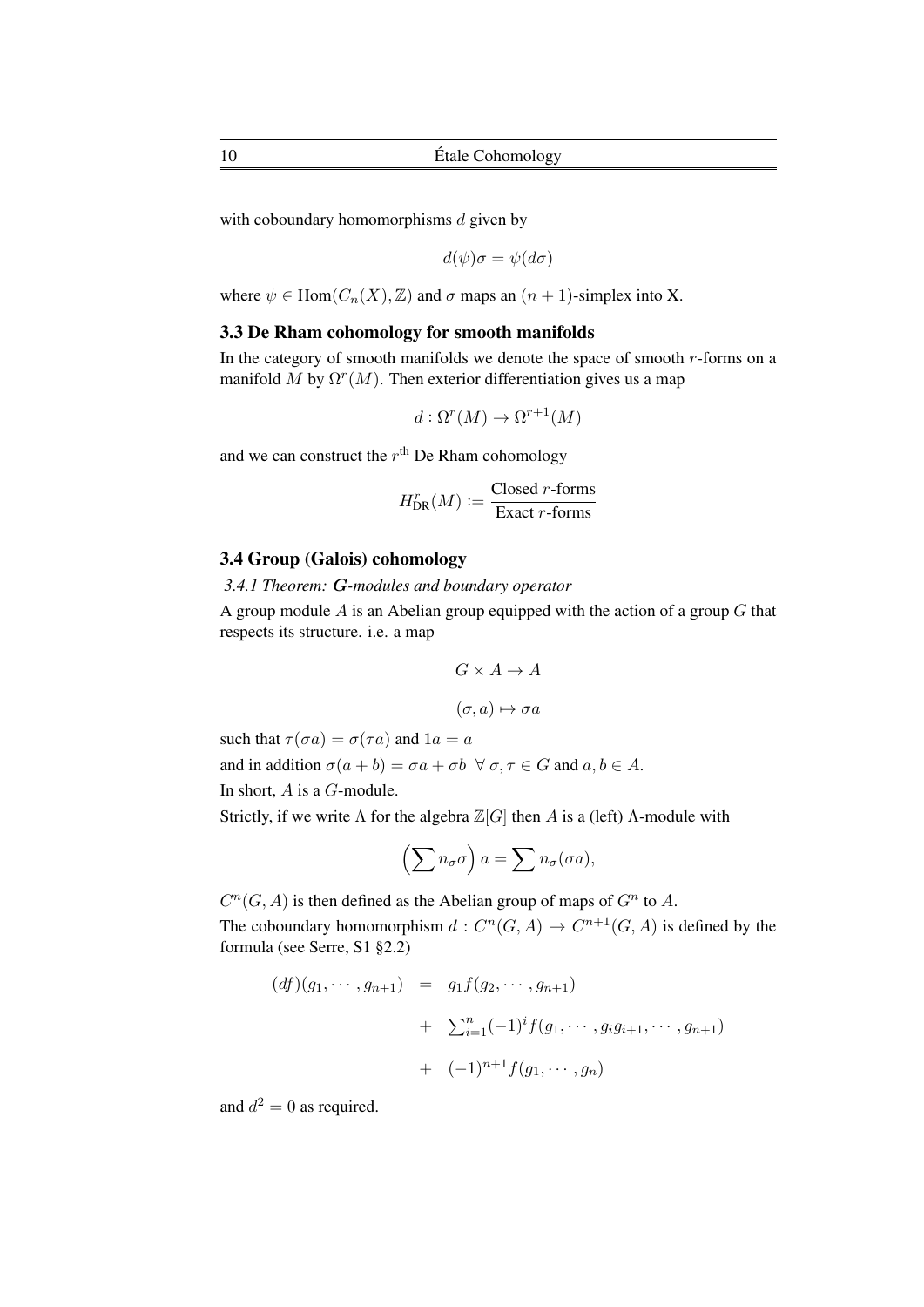Thus, for example, we have

 $H^0(G, A) = A^G$ (the group of elements of  $A$  fixed by  $G$ ) and in  $H^1(G, A)$  the 1-cocycles correspond to maps  $f : G \to A$  where

$$
f(g_1g_2) = g_1.f(g_2) + f(g_1) \quad \forall g_1, g_2 \in G \text{ ("crossed homomorphisms")}
$$

and the coboundaries correspond to maps of the form

 $f(q) = q.a - a$  for some  $a \in A$ .

To illustrate the fact that some of these groups can actually be calculated, we have the following example:

*3.4.2 Theorem: (Generalised) Hilbert Theorem 90*

If L is a finite Galois extension of a field K then  $H^1(\text{Gal}(L/K, L^*) = 0)$ 

Proof (based on lecture notes on Elliptic Curves)

Write G for Gal( $L/K$ ). Suppose f is a 1-cocycle and  $\sigma, \tau \in G$ . Then in the multiplicative group  $L^*$  we have, from the above definition,

$$
f(\sigma\tau)=f(\sigma).(\sigma(f(\tau)))
$$

and in particular

$$
\sigma(f(\tau)^{-1}) = (\sigma(f(\tau)))^{-1} = f(\sigma) \cdot f(\sigma \tau)^{-1}
$$

Now consider the element of G given by the Poincaré series  $\sum$  $\tau \in G$  $f(\tau)^{-1}\tau$ .

Since distinct automorphisms in  $G$  are linearly independent, this is not 0. That is there is a y in  $L^*$  such that

.

$$
x = \sum_{\tau \in G} f(\tau)^{-1} \tau(y) \quad \neq 0
$$

Then if we apply  $\sigma$  in G we have (using the above identity)

$$
\sigma(x) = f(\sigma) \sum_{\tau \in G} f(\sigma \tau)^{-1} \sigma \tau(y) = f(\sigma)x
$$

Or  $f(\sigma) = \sigma(x) . x^{-1}$  and hence f is a co-boundary.

(Hilbert's original result can be recovered by considering the case where  $G$  is cyclic with  $\sigma$  as a generator and  $x \in L^*$  has Norm = 1, then  $\exists y \in K^*$  such that  $x = y/\sigma(y)$ .

## *3.4.3 Profinite group actions*

If G is a topological group and A is given the discrete topology we can consider the sub-category of G-modules where the action is continuous.  $C^n(G, A)$  is then defined as the set of all continuous maps of  $G<sup>n</sup>$  to A.

A topological group which is the projective limit of finite groups, each given the discrete topology, is called a *profinite group*. Such a group is compact and totally disconnected (Serre, S1).

An important example is the case where we have a field  $k$  and  $K$  a Galois extension of k (not necessarily finite) with G the Galois group  $Gal(K/k)$ . (Serre, S2 Chapter 10, §3).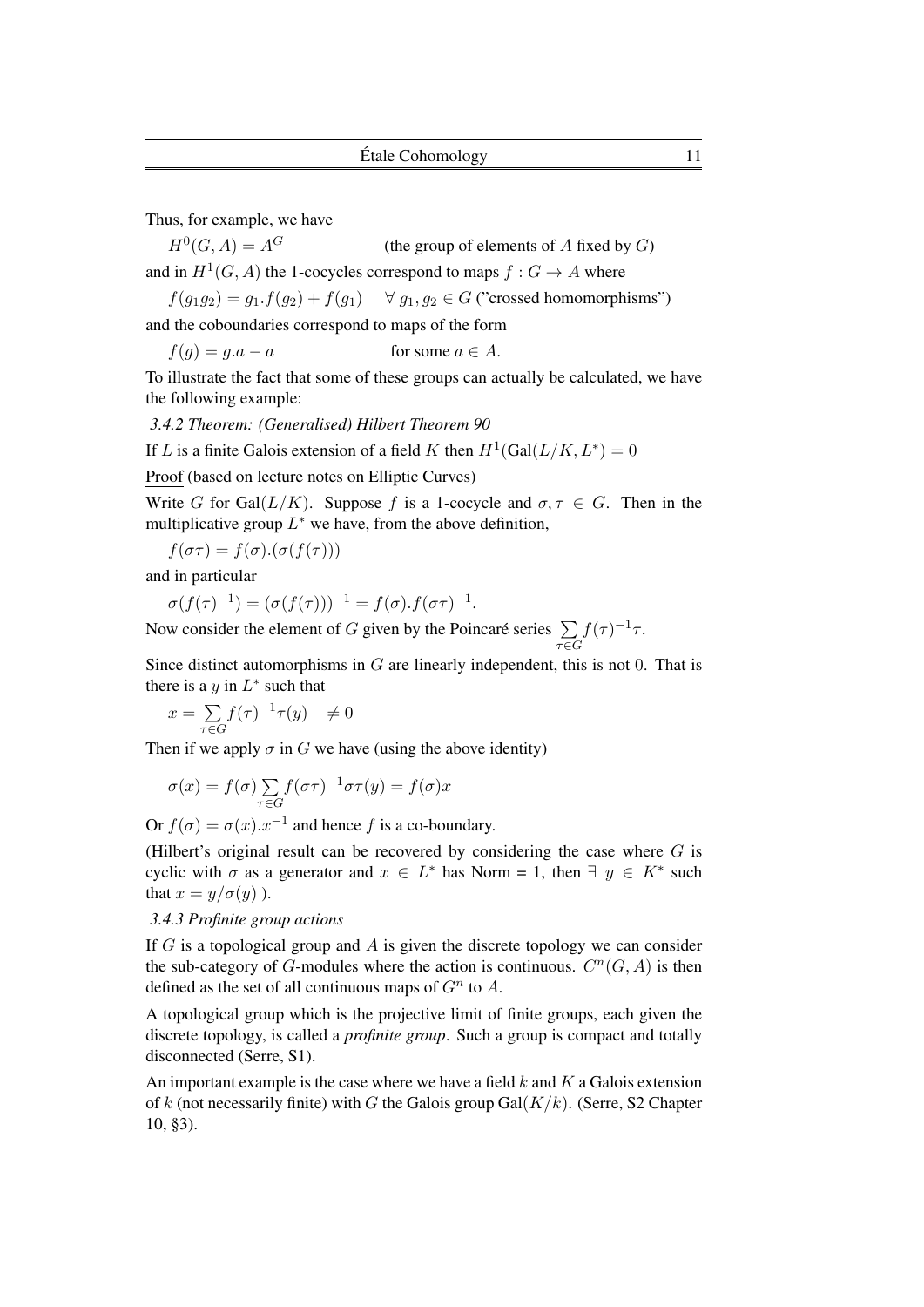G is a profinite group equal to the projective limit of the Galois groups  $G(K'/k)$ where  $K'$  runs through the set of finite Galois sub-extensions of  $K$ . If  $A$  is a G-module then it is a topological G-module if

$$
\forall a \in A, \{ \sigma \in G \mid \sigma a = a \}
$$
 is an open subset of G

i.e.  $A = \bigcup A^N$  where N runs through the open normal subgroups of G. We can then define:

$$
H^q(G,A)=\varinjlim H^q(G/N,A^N)
$$

In particular if K is the algebraic closure of k, then Hilbert's Theorem 90 gives us that

$$
H^1(Gal(K/k), K^*) = 0.
$$

#### *3.4.4 Non-Abelian* G*-modules*

If A is not Abelian then the above process does not lead to cohomology groups. However all is not lost and it is possible to construct  $H^0(G, A)$  and  $H^1(G, A)$  in such a way as to agree with the above when A is Abelian. In the Non-Abelian case the  $H^i$  are pointed sets rather than groups.

## 3.5 Categorical cohomology

## *3.5.1 Derived functor cohomology*

## 3.5.1.1 Suitable categories for cohomology

The above examples of cohomology rely to some extent on the characteristics of the category under consideration. A very general category can be defined which has sufficient properties (such as the notion of kernel, cokernel etc. so we can have things like exact sequences) and where the morphisms have the structure of an Abelian group. Such a category is an Abelian category (Milne, M1 Chapter III section 1).

A complex A<sup>∗</sup> in an Abelian category is a collection of objects (now not necessarily Abelian groups)  $A^i$  and morphisms  $d^i$  :  $A^i \rightarrow A^{i+1}$  such that  $d^{i+1} \circ d^i = 0$  for all i. We can still define the i<sup>th</sup> cohomology object  $H^i(A^*)$  of the complex  $A^*$  as ker  $d^i$ /im  $d^{i-1}$ .

A key component in the definition of a cohomology for such a category is the notion of a derived functor which in turn requires the construction of injective resolutions. This imposes some additional constraints on a suitable category.

3.5.1.2 Injective resolution and derived functors

(The following definitions and constructions follow Hartshorne, H1 Chapter III §1).

If  $\mathfrak A$  is an Abelian category and A a fixed object, then the functor

 $Hom(., A) : B \to Hom(B, A)$  is always left exact.

There may be objects where we can go a bit further: An object  $I$  of  $\mathfrak A$  is *injective* if  $Hom(., I)$  is exact.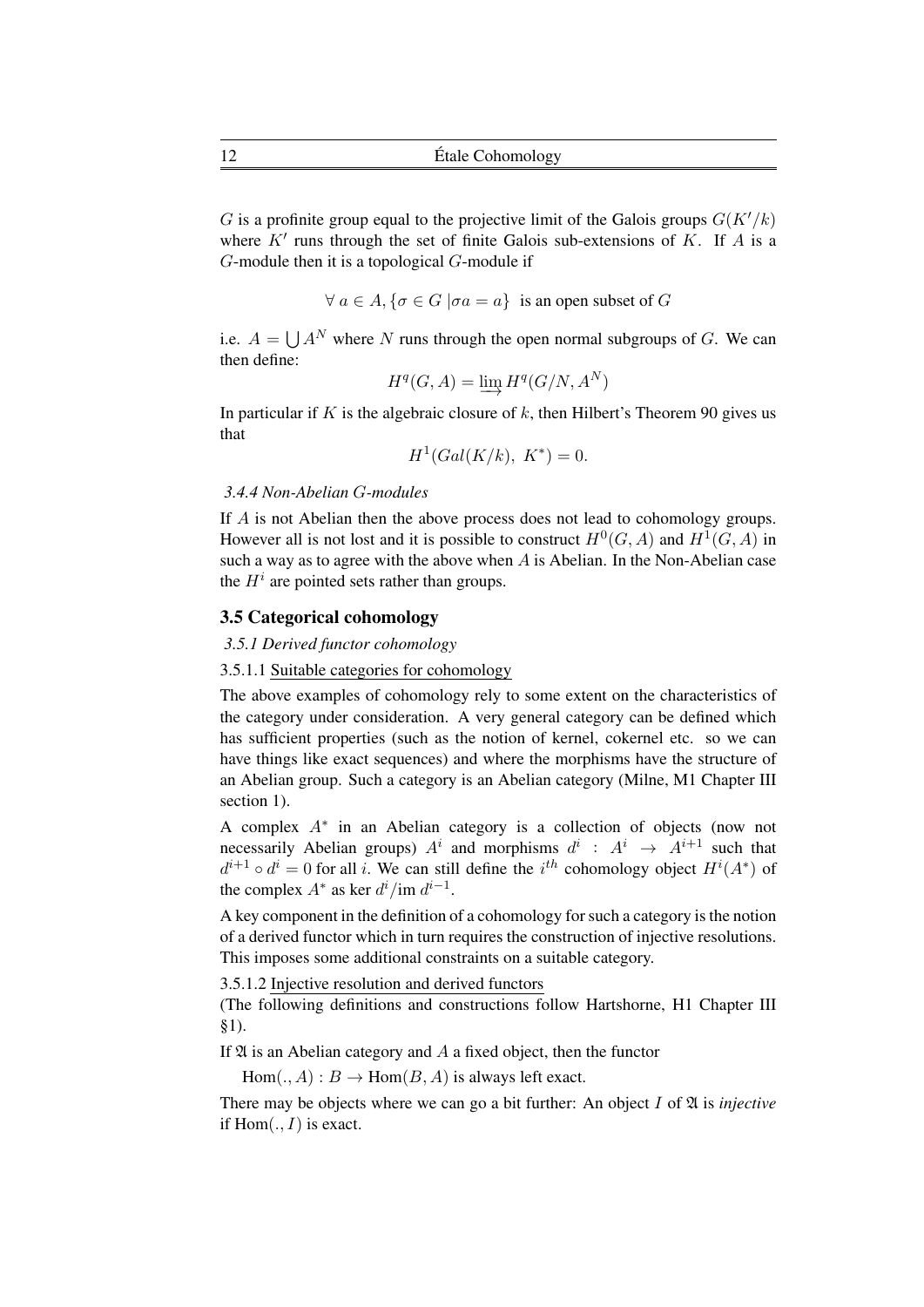An *injective resolution* of an object A of  $\mathfrak A$  is a complex  $I^*$  defined for  $i \geq 0$ together with a morphism  $\varepsilon: A \to I^0$  such that  $I^i$  is an injective object of  $\mathfrak A$  for each  $i$ , and such that the sequence

$$
0 \to A \stackrel{\varepsilon}{\to} I^0 \to I^1 \to \cdots
$$

Is exact.

If the category has *enough injectives* then every object has an injective resolution. Now if  $\mathfrak A$  has enough injectives and  $F : \mathfrak A \to \mathfrak B$  is a covariant left exact functor to another Abelian category, then the *right derived functors*  $R^i F$ ,  $i > 0$  of F are constructed as follows:

For each object  $A$  in  $\mathfrak A$  fix an injective resolution as above and write it as

 $0 \to A \to I^*$ 

and apply F to the complex  $I^*$  to get the complex  $F(I^*)$ , then take cohomology to define

$$
R^i F(A) := H^i(F(I^*))
$$

It can be shown that this construction is independent of the injective resolution chosen and that  $R$ <sup>*i*</sup>F is an additive functor (from  $\mathfrak{A}$  to  $\mathfrak{B}$ ) with  $F \cong R^0F$  and with long exact sequences following from short exact sequences etc.

## *3.5.2 Sheaf cohomology*

If g is a category (that is assumed to have a final object X) and  $\mathfrak{Ab}(\mathfrak{g})$  is the category of Abelian sheaves on g (i.e. functors into the category Ab of Abelian groups), then a key result of Grothendieck showed that  $\mathfrak{Ab}(\mathfrak{g})$  is an Abelian category with enough injectives.

Let  $\Gamma = \Gamma(X,.) : \mathfrak{Ab}(\mathfrak{g}) \to \mathfrak{Ab}$  be the global sections functor and  $\mathscr{F} \in \mathfrak{Ab}(\mathfrak{g})$ , then for each  $i \geq 0$ , the  $i<sup>th</sup>$  *derived functor cohomology group of*  $\mathscr F$  is defined as

$$
H^i(X,\mathscr{F})=R^i\Gamma(\mathscr{F})
$$

This can be shown to define a cohomology theory that satisfies the required axioms. In particular, if  $\mathcal I$  is injective then

$$
H^i(X, \mathcal{I}) = 0
$$
 for all  $i > 0$ .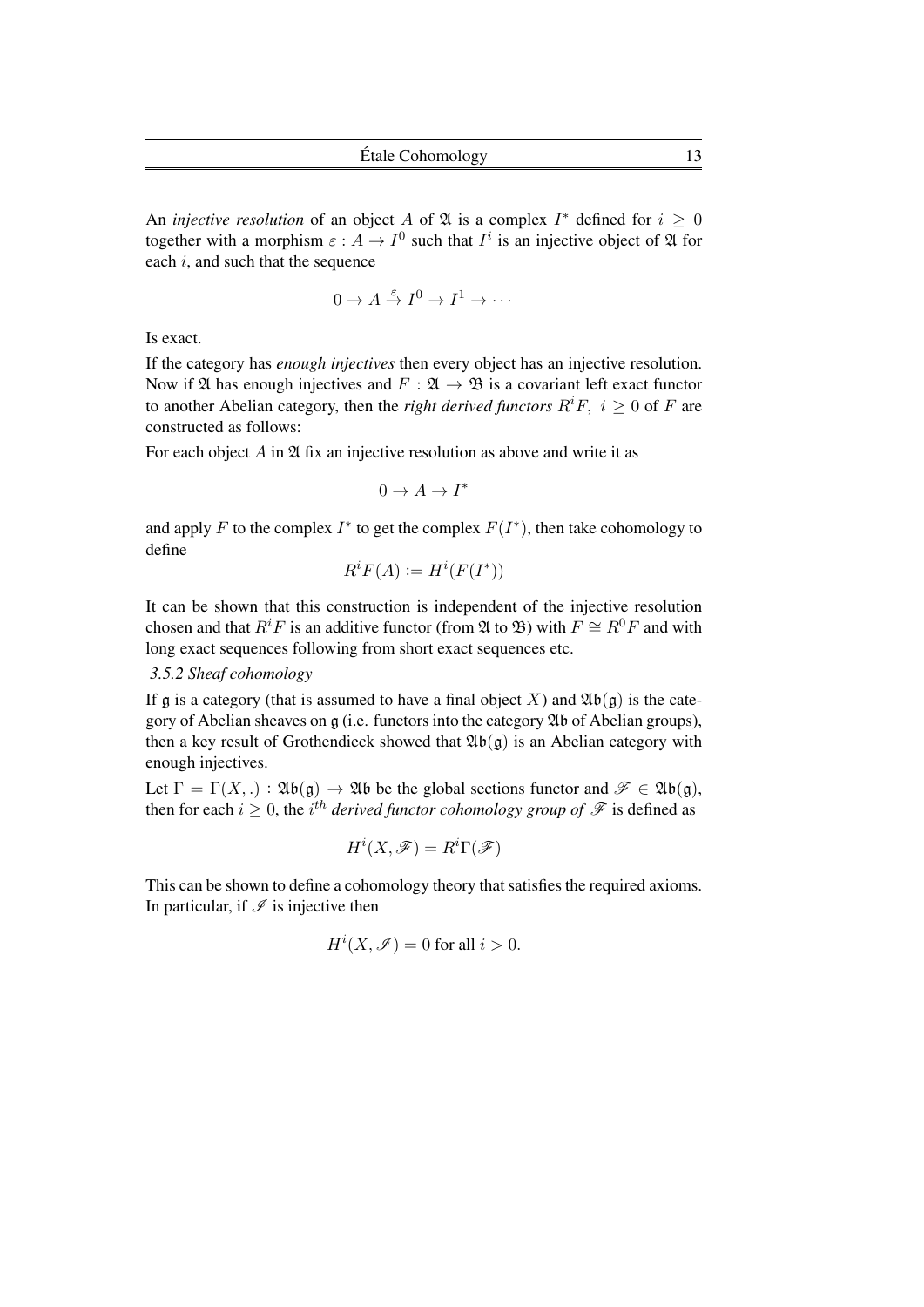## §4. Étale developments

("The word apparently refers to the appearance of the sea at high tide under a full moon in certain types of weather" - Mumford, M5 p175)

There are two objectives:-

- 1. To extend the concept of topology. The Zariski topology produces very large open sets with the results (amongst others) that:
	- (a) If X has complex dimension n then  $H^{i}(X,\mathcal{F}) = 0$  for all  $i > n$  although X has real dimension  $2n$  and should have higher cohomology.
	- (b) If X is an irreducible topological space and  $\mathscr A$  is a constant sheaf then

 $H^i(X, \mathscr{A}) = 0$  for  $i > 0$  (Grothendieck's Theorem).

2. To extend the base field to include those not necessarily algebraically closed.

This section shows how the idea of an open set is abstracted in the definition of Grothendieck topologies, which uses the notion of a "scheme over a base scheme" with the link being provided by a morphism of schemes. To ensure that additional nice properties are available, the allowable morphisms are restricted to étale morphisms, which are defined.

Thus an étale topology is arrived at with the corresponding definition of an étale site. Sheaves on such a site are defined together with some examples that will be needed later. This opens up the construction of étale cohomology as a sheaf cohomology.

Comparison theorems are not really tackled in this essay other than to note the equivalence of étale and Galois cohomology when the base scheme is the spectrum of a field.

This section concludes with a brief interlude to collect together the various examples that can reasonably be considered to represent a point.

## 4.1 Sheaves on a category - Grothendieck topology

(This generally follows the treatment given by Deligne (D1 Chapter I)).

We have been working with sheaves defined on the category of open sets of a space  $X$  (where the morphisms are inclusion maps) where the available definition is via the Zariski topology.

The general idea is to abstract the open sets to objects in a more general category and inclusions to morphisms in this category. These can be used to define a notion of topology on the category (the Grothendieck topology). In due course by specialising the category somewhat (to schemes étale over a base scheme) this leads to non-trivial cohomologies.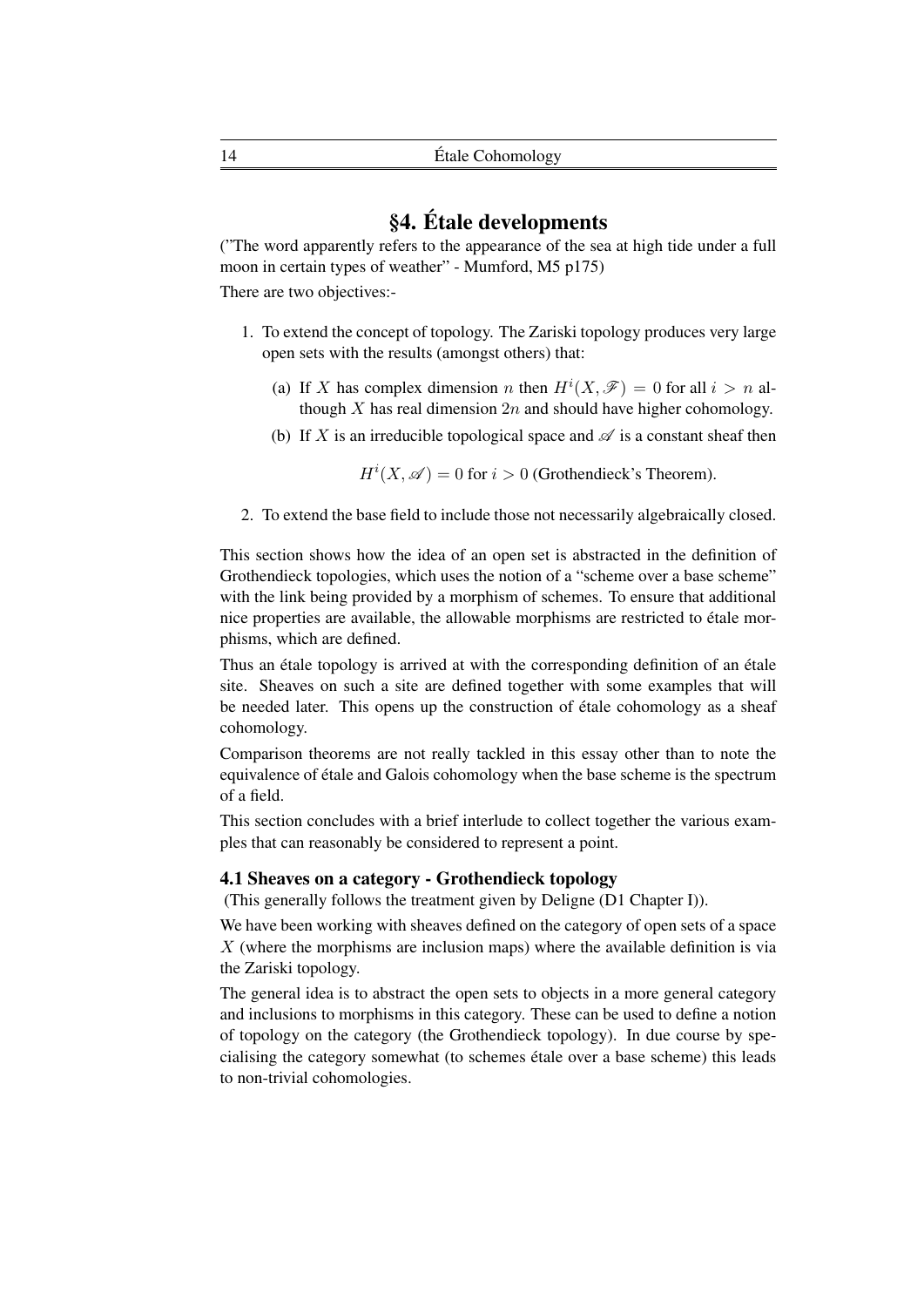First we need a construction for handling local properties.

*4.1.1 Sieves*

Let X be a topological space,  $f : X \to \mathbb{R}$  a real-valued function on X.

The continuity of  $f$  is a local property:- if  $f$  is continuous on every sufficiently small open set of X,  $f$  is continuous on the whole of X.

To formalise the notion of a local property a few definitions can be introduced:

One says that a collection  $\mathfrak U$  of open sets in X is a *sieve* if for all  $U \in \mathfrak U$  and open  $V \subset U$  one has  $V \in \mathfrak{U}$ .

One says that a sieve is a *covering* if the union of all the open sets belonging to the sieve is equal to  $X$ .

Given a family  $\{U_i\}$  of open sets of X, the sieve generated by  $\{U_i\}$  is by definition the collection of open sets U of X such that  $U \subset U_i$  for some  $U_i$ .

One says that a property  $P(U)$  defined for each open set U of X is *local* if for every covering sieve  $\underline{\mathfrak{U}}$  of each open set  $U \subset X$ ,

$$
P(U)
$$
 is true  $\Leftrightarrow P(V)$  is true  $\forall V \subset \underline{\mathfrak{U}}$ 

(e.g. "  $f$  is continuous on  $U$ ").

This idea can be extended to more general categories as follows:

Let g be a category and U an object of g. Then a sieve on U is a subset  $\mathfrak U$  of morphisms of g with codomain U such that if  $\phi : V \to U$  belongs to  $\mathfrak{U}$  and if  $\psi: V \to W$  is a morphism in g then  $\phi \circ \psi: W \to U$  belongs to  $\mathfrak{U}$ .

If  $\{\phi_i: U_i \to U\}$  is a family of morphisms, the sieve generated by the  $U_i$  is by definition the set of morphisms  $\phi: V \to U$  which factorise through one of the  $\phi_i$ .

If  $\mathfrak U$  is a sieve on U and if  $\phi: V \to U$  is a morphism, the restriction  $\mathfrak U_V$  of  $\mathfrak U$  to V is by definition the sieve on V consisting of the morphisms  $\psi : V \to U$  such that  $\phi \circ \psi : W \to U$  belong to  $\mathfrak{U}$ .

*4.1.2 Grothendieck topology*

The specification of a Grothendieck topology on g consists of the specification for each object U of g of a set  $C(U)$  of sieves on U, called covering sieves, such that the following axioms are satisfied:

- 1. The sieve generated by the identity on U is covering.
- 2. If  $\underline{\mathfrak{U}}$  is a covering sieve on U and if  $V \to U$  is a morphism, the sieve  $\underline{\mathfrak{U}}_V$ is covering. Equivalently if  $\underline{\mathfrak{U}} = \{\phi_i : U_i \to U\}$  then the fibre products  $U_i \times_U V$  exist and  $\{U_i \times_U V \to V\}$  is a covering for V. (So fibre products perform the role that intersections play for point sets).
- 3. A locally covering sieve is covering. In other words, if  $\mathfrak{U}$  is a covering sieve on U and if  $\underline{\mathfrak{U}}'$  is a sieve on U such that for all  $V \to U$  belonging to  $\underline{\mathfrak{U}}$  the sieve  $\underline{\mathfrak{U}}_V$  is covering, then  $\underline{\mathfrak{U}}_V$  is covering.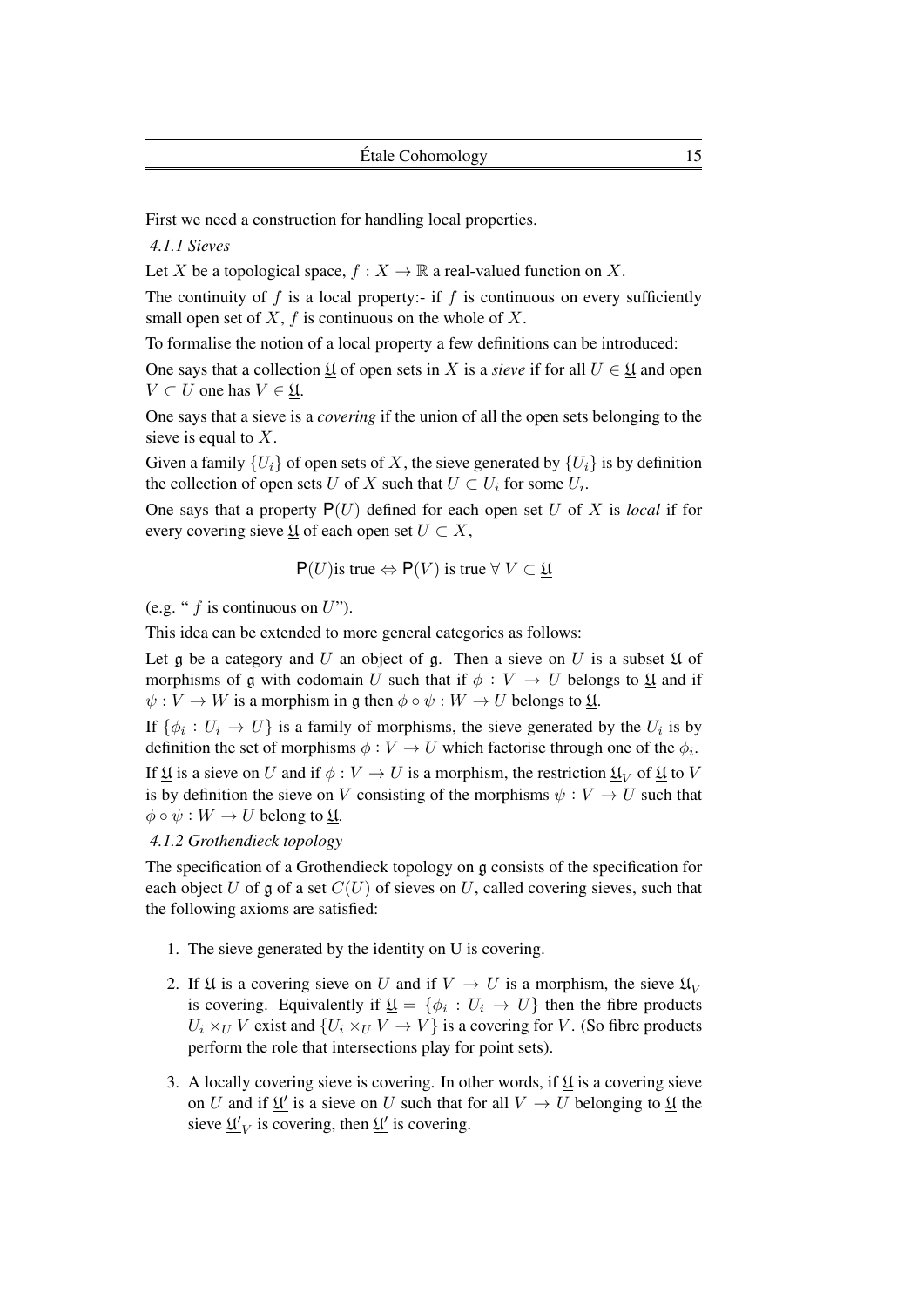A category equipped with a Grothendieck topology is called a *site*.

## *4.1.3 Sheaves on sites*

The notion of a site allows us to extend the constructions above based on open sets in a topological space to more general categories. Given a site g, a presheaf on g is a contravariant functor  $\mathcal F$  from g into the category of sets (or Abelian groups or rings etc). As before, for every object U of a the elements of  $\mathscr{F}(U)$  are called the sections of  $\mathscr F$  over U. In particular if X is a final object in g (i.e. there is a morphism from every object to  $X$ , so if g was the set of open subsets of a topological space  $X$  with inclusion as the morphisms,  $X$  would be the final object in g) then the sections over X are called *global sections.*

For every morphism  $V \to U$  and for every  $s \in \mathscr{F}(U)$  one writes  $s_{|V}$  (s restricted to V) for the image of s in  $\mathscr{F}(V)$ .

If If is a sieve on U, a section is given II-locally if, for all  $V \to U$  belonging to U, there is a section  $s_V \in \mathscr{F}(V)$  such that for every morphism  $W \to V$  one has  $s_{V|_W} = s_W$ .

 $\mathscr F$  is a sheaf if, for every object U of g, for each sieve  $\mathfrak U$  covering U and every  $\underline{\mathfrak{U}}$ -local section  $\{s_V\}$ , there exists a unique section  $s \in \mathscr{F}(U)$  such that  $s_{|V|} = s_V$ , for every  $V \to U$  belonging to  $\underline{\mathfrak{U}}$ .

Explicitly, if  $\{U_i \to U\}$  is a covering then  $\mathscr F$  is a sheaf if

$$
\mathscr{F}(U) \to \coprod_{i \in I} \mathscr{F}(U_i) \rightrightarrows \coprod_{(i,j) \in I \times I} \mathscr{F}(U_i \times_U U_j)
$$

is exact.

## 4.2 Étale morphisms

We want now to apply some of the above constructions to the case of the étale topology of a scheme. To do this we want the site to comprise schemes over a base scheme where the morphisms have some additional properties.

Let  $f : A \to B$  be a ring homomorphism, then f is flat if B is a flat A-module. (B is an A-module by restriction of scalars and is flat if  $-\otimes_A B$  is an exact functor on exact sequences of A-modules).

If  $f : A \rightarrow B$  is a local homomorphism of local rings then f is *unramified* if

- 1. the extension of the maximal ideal in  $A$  is the maximal ideal in  $B$  (i.e.  $f(\mathfrak{m}_A)B = \mathfrak{m}_B$ ) and
- 2. the residue field of  $B$  is a finite separable field extension of the residue field of A.

A morphism of schemes  $f: Y \to X$  is of *finite type* if for each affine scheme  $V(=$ Spec(A)) in a cover of X,  $f^{-1}(V)$  is covered by finitely many affine schemes  $U(=\text{Spec}(B))$  such that each B is a finitely generated A-algebra.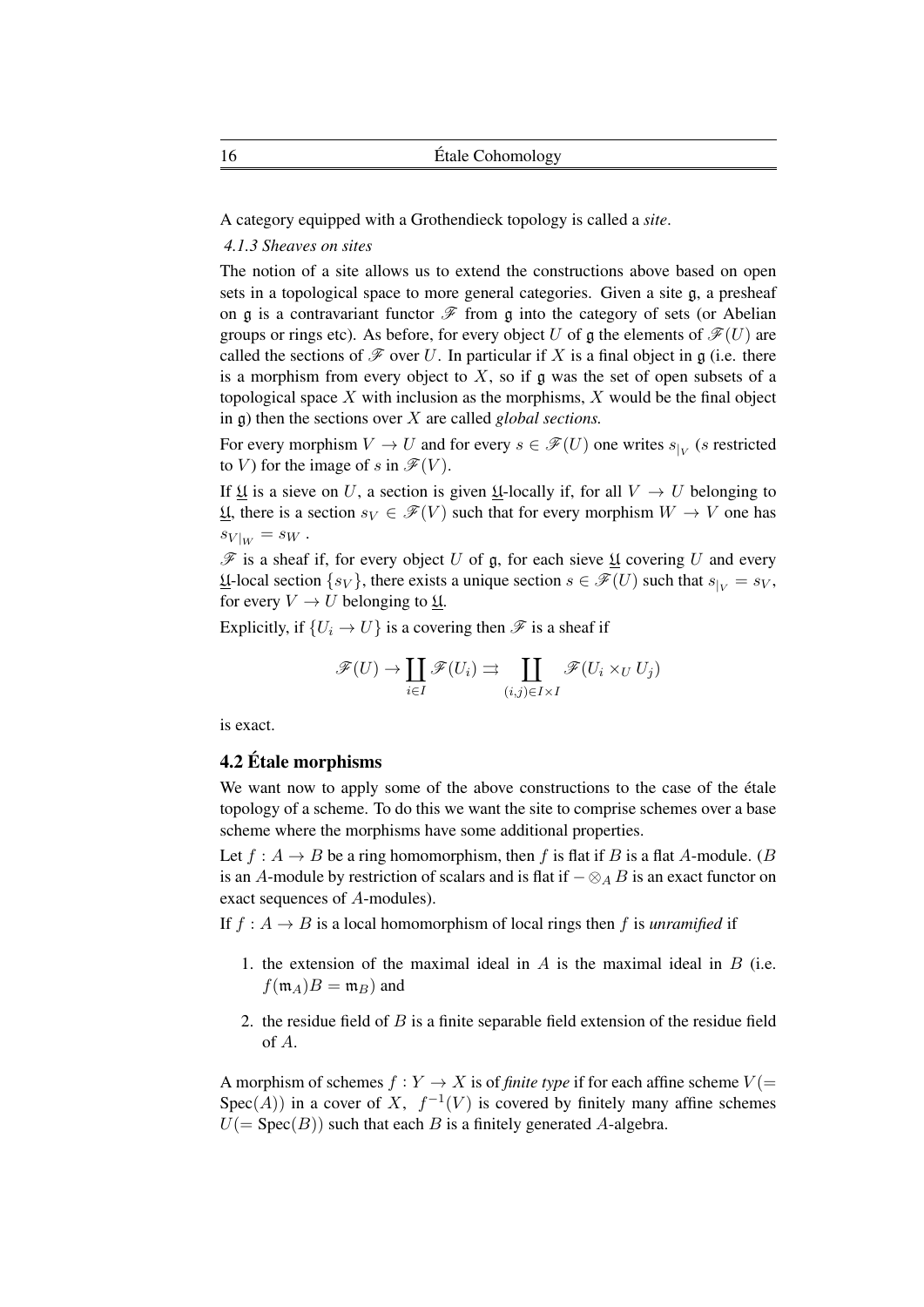A morphism of schemes  $f : Y \to X$  is *étale* if it is of finite type and the corresponding local homomorphisms

$$
f_{\mathsf{P}}^{\#}:\mathscr{O}_{X,f(\mathsf{P})}\to\mathscr{O}_{Y,\mathsf{P}}
$$

are flat and unramified at every point P.

Note that if  $f : X \to S$  and  $g : Y \to S$  are étale then each S-morphism from X to  $Y$  is étale. (The flatness of the morphism means that the fibres of  $f$  have the same dimension which is dim  $X - \dim Y$ ).

*4.2.1 Example of étale morphism*

Suppose X is  $Spec(k)$  for some field k.

$$
f: X \to Y
$$
 unramified  $\Rightarrow Y = \prod \text{Spec}(K_i)$ 

where each  $K_i$  is a finite separable field extension of  $k$ . So, for example,

$$
Spec(\mathbb{C}) \to Spec(\mathbb{R})
$$

is the only non-trivial étale morphism from a connected scheme to  $Spec(\mathbb{R})$ .

## 4.3 Étale topology and site

If X is a scheme and  $\mathfrak g$  is the category of étale schemes over X then as noted above the morphisms of g are étale. An *étale topology* on g is a Grothendieck topology where a sieve on  $U$  is covering if it is generated by a finite family of (étale) morphisms  $\phi_i: U_i \to U$  such that the images of the  $\phi_i$  cover U.



An étale site  $X_{et}$  of X is the site defined by g with the étale topology.

## 4.4 Étale sheaves and cohomology

As above, a sheaf  $\mathscr F$  on  $X_{et}$  is a contravariant functor (strictly on g) to an appropriate category such that

$$
\mathscr{F}(U) \to \coprod_{i \in I} \mathscr{F}(U_i) \rightrightarrows \coprod_{(i,j) \in I \times I} \mathscr{F}(U_i \times_U U_j)
$$

is exact for every  $U \to X$  étale and every étale covering  $\{U_i \to U\}$ .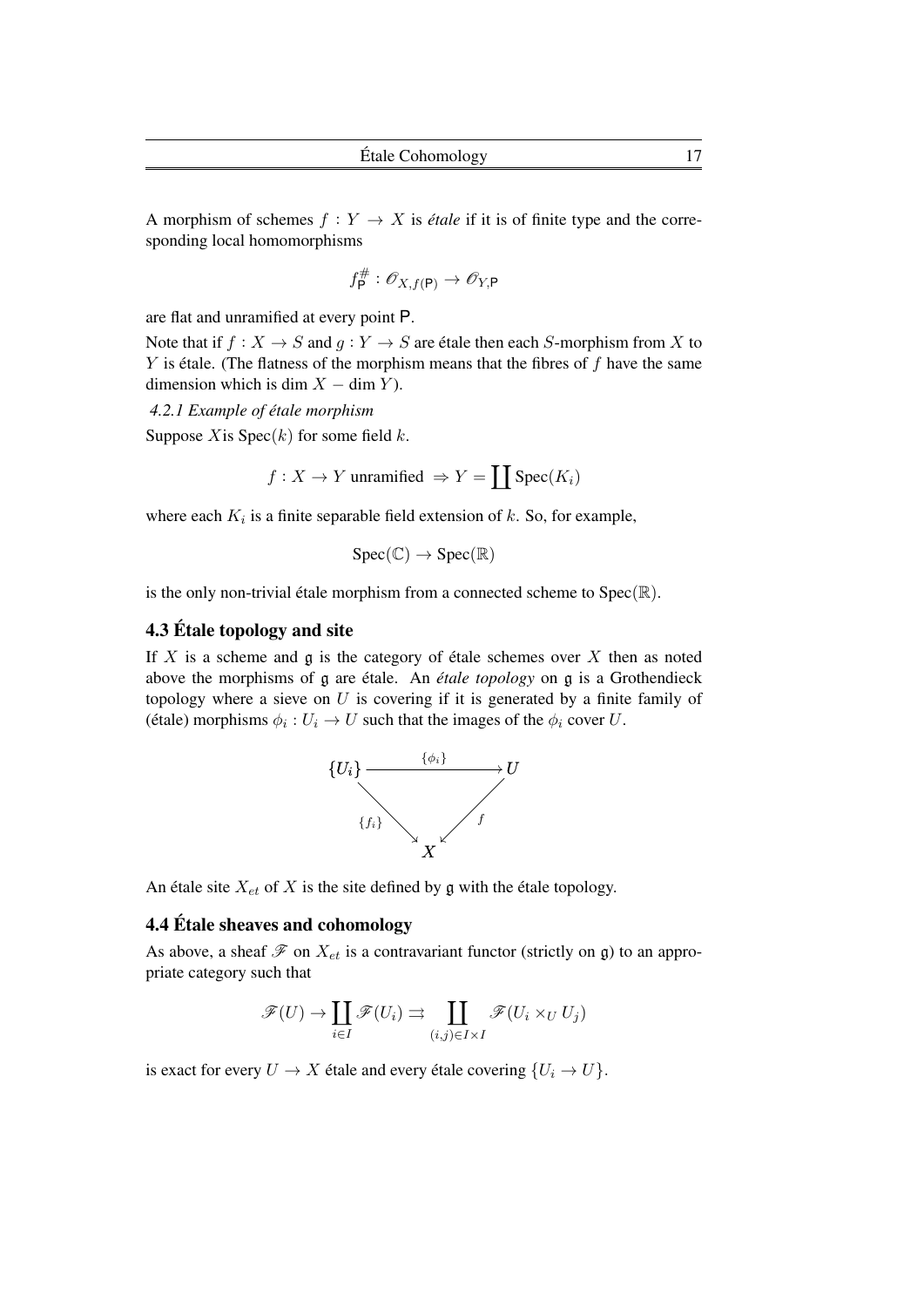4.4.1 Examples of étale sheaves on  $X_{et}$ 

(These are based on Chapter 6 of Milne's notes M2, where the demonstrations that they are indeed sheaves can be found)

4.4.1.1 Structure sheaf

For any  $U \rightarrow X$  étale take the obvious global section (cf 2.3 above):-

$$
\mathscr{O}_{X_{et}}(U) = \Gamma(U, \mathscr{O}_U)
$$

4.4.1.2 Sheaf defined by a scheme

If Z is a scheme over X and  $U \rightarrow X$  étale, then

$$
\mathscr{F}(U) = \mathrm{Hom}_X(U,Z)
$$

is a sheaf of sets. In particular:

- 1. If  $\mu_n$  is the scheme (variety) defined by the equation  $T^n 1 = 0$  then  $\mu_n(U)$  is the group of  $n^{th}$  roots of unity in  $\Gamma(U, \mathcal{O}_U)$ .
- 2. Similarly, we have the multiplicative group sheaf

 $\mathbb{G}_m(U) = \Gamma(U, \mathscr{O}_U)^*$ .

One then has

$$
H^0(X, \mathbb{G}_m) = H^0(X, \mathscr{O}_X)^*
$$

In particular if  $X$  is a nice scheme (reduced, connected and proper) over an algebraically closed field  $k$  then one has

$$
H^0(X, \mathbb{G}_m) = k^*.
$$

## *4.4.2 Étale cohomology*

As noted above, the category of sheaves of Abelian groups is an Abelian category with enough injectives. In particular this applies to the category of sheaves  $\mathfrak{Sh}(X_{et})$  on an étale site. Thus from the functor

$$
\mathscr{F} \to \Gamma(X,\mathscr{F}) : \mathfrak{Sh}(X_{et}) \to \mathfrak{Ab}
$$

We can define  $H^q(X_{et},-)$  to be its  $q^{th}$  derived functor.

The theory of derived functors gives the following (amongst other things):

- 1.  $H^0(X_{et}, \mathscr{F}) = \Gamma(X, \mathscr{F}).$
- 2. A short exact sequence of sheaves gives a long exact sequence of cohomology.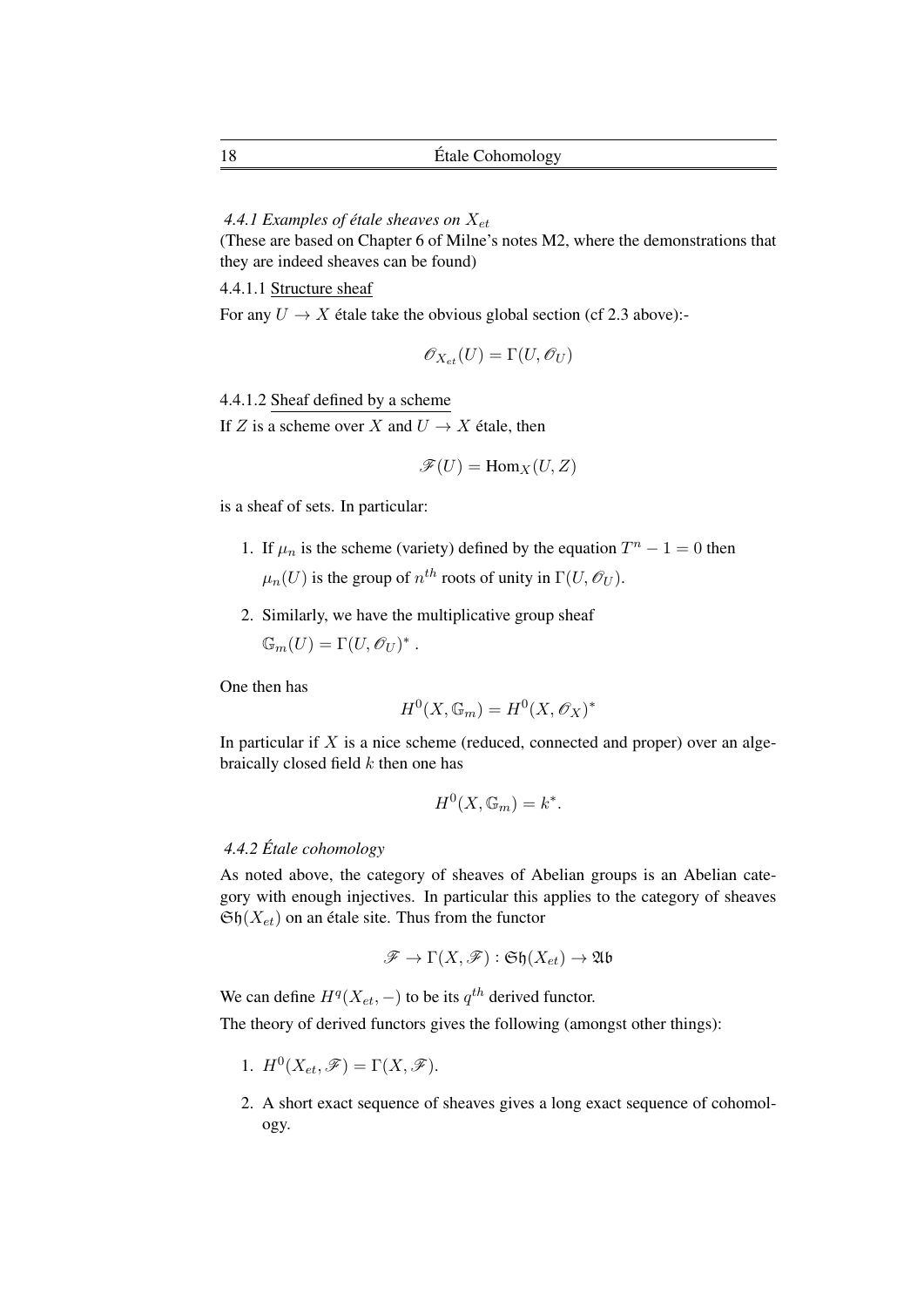In addition, the resulting cohomology theory can be shown to satisfy the Eilenberg and Steenrod axioms of dimension, exactness, excision and homotopy (see Milne, M2 Chapter 9).

## 4.5 Comparision theorems

There are rather complex demonstrations that étale cohomology and simplicial cohomology agree under suitable circumstances. However, we will just need the following result:

For  $X = \text{Spec}(K)$ , the spectrum of a field, étale cohomology is identified with the Galois cohomology.

## 4.6 What points mean

Where a ring A is the polynomial ring of an algebraically closed field then the maximal ideals correspond to *closed points* in the affine space and the prime ideals correspond to subvarieties.

In Spec(A) the maximal ideals are closed points but the prime ideals are a different sort of point whose closure corresponds to all their closed points and subvarieties. Thus for example the closure of the zero ideal, being all of Spec(A), suggests that this point "touches" all the other points. Thus such points are called *generic points*. The result is that the topology on  $Spec(A)$  is somewhat richer than that defined for an algebraic set.

More precisely, if Z is an irreducible closed subset of  $Spec(A)$ , then a point  $z \in Z$ is a generic point of  $Z$  if  $Z$  is the closure of  $z$  (every open subset of  $Z$  contains z). In particular if  $Z = V(\mathfrak{p})$  for some prime ideal  $\mathfrak{p}$  in A, then  $\mathfrak{p} \in \text{Spec}(A)$  is its (unique) generic point (Mumford, M5 Chapter II, Proposition 1).

When we turn to schemes, and in particular when we want to consider neighbourhoods in an étale topology we need a more general idea. A *geometric point* of a scheme X is a morphism from  $Spec(k)$  to X where k is a separably closed field. If X is a variety (thus defined over some algebraically closed field  $k$ ) then the geometric points are identified with the closed points. For an étale scheme we need to specify how a geometric point is embedded in a neighbourhood as well as in the scheme:

An étale neighbourhood of a geometric point x of X is a pair  $(U, u)$  where  $U \to X$ is étale and  $x = U \circ u$ . i.e. we have

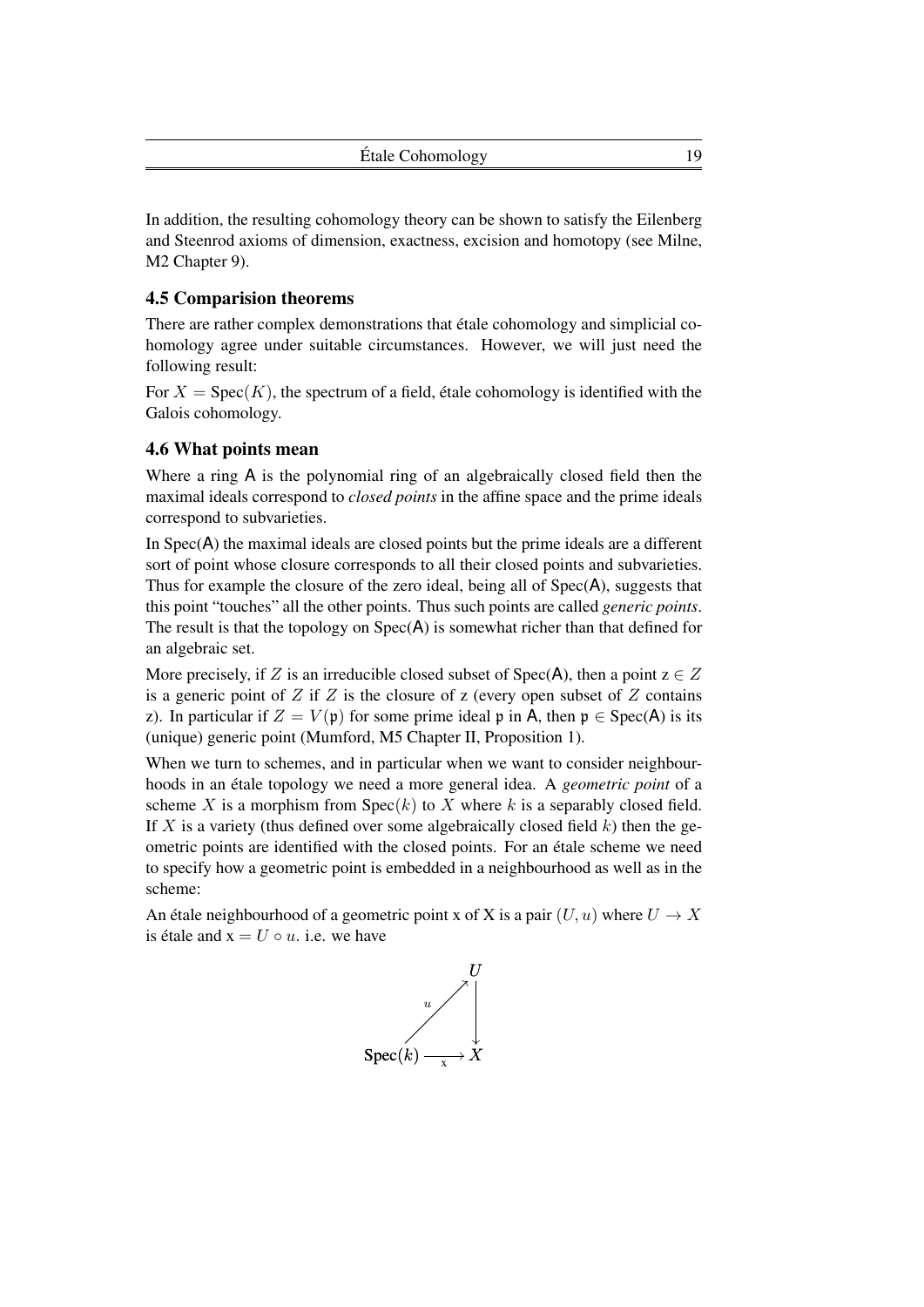With a little work, this can be used to extend the idea of a stalk. If  $\mathcal F$  is a sheaf on  $X_{et}$  and x is a geometric point of X then we can define the stalk

 $\mathscr{F}_X = \varinjlim \mathscr{F}(U)$ 

Where the limit is taken over all étale neighbourhoods of x.

(This construction is not used explicitly in this essay, although it is used in the proof of some of the results referenced).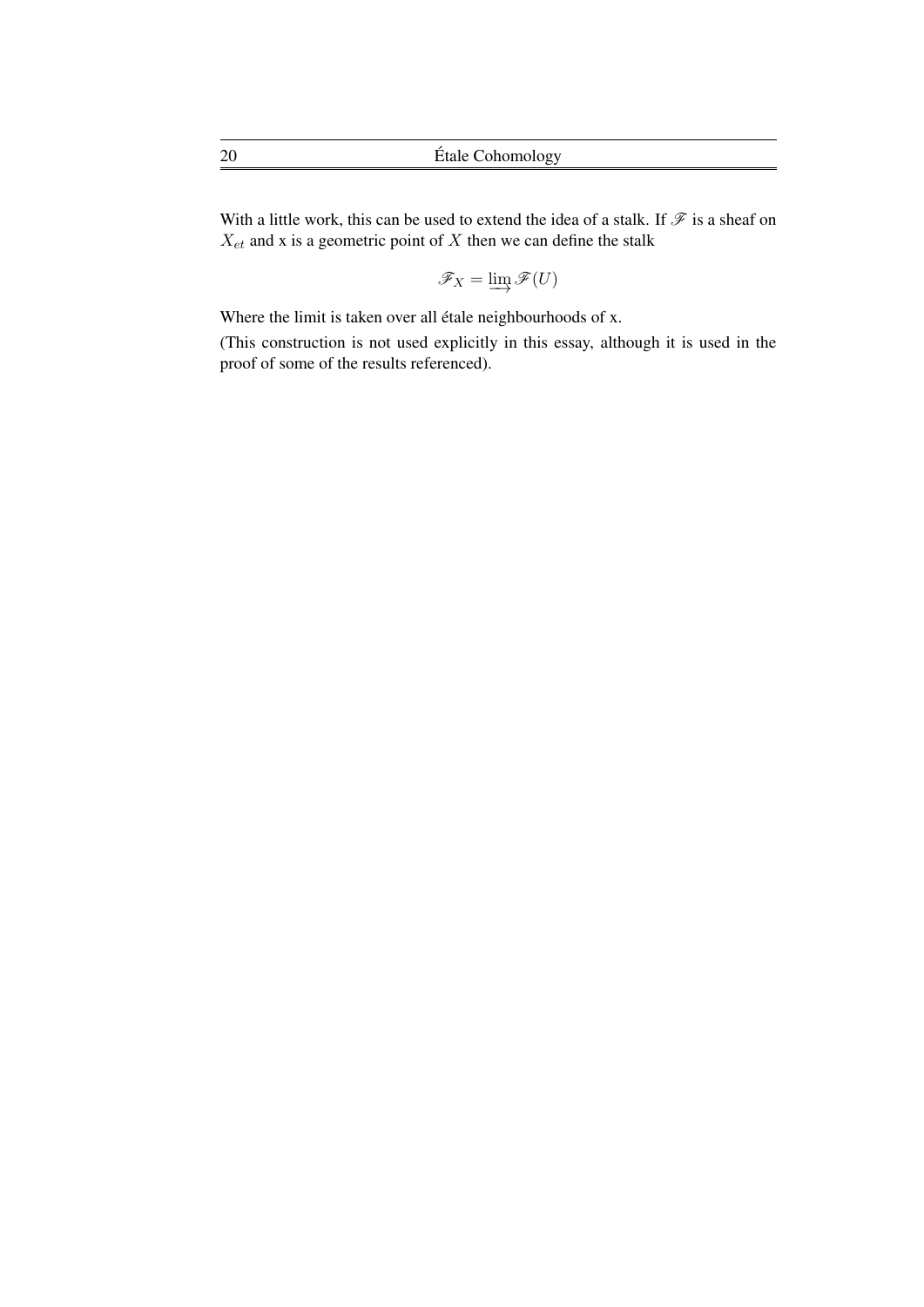## §5. Preliminary results

This section introduces some results that will be needed when we come to look at the cohomology of curves.

The Brauer group of a field is related to a Galois cohomology group and its vanishing under certain circumstances gives us a corresponding result in cohomology. Some time is spent defining central simple algebras used in building the group as these ideas may not be familiar to those (like the author) who are not well versed in the theory of Algebraic Groups. A sketch is given of the demonstration of the relationship with cohomology together with a statement of Tsen's theorem which leads to the vanishing of the group.

Some basic facts about the Kummer sequence and the Picard group are stated for later use. (The equivalence of the definitions of the Picard group in terms of invertible sheaves and in terms of divisors and the relationship between Weil divisors and Cartier divisors in the case of curves has, perforce, been assumed for the purposes of this essay).

## 5.1 Brauer Group and Galois cohomology

*5.1.1 Construction of the Brauer group*

Recall (Milne, M3 Chapter IV section 2) If A and B are finite dimensional  $k$ algebras  $(k$  a field):

1.  $A \otimes_k B$  is also a k-algebra.

In particular if  $Z(A)$  is the centre of A then

$$
Z(A\otimes_k B)=Z(A)\otimes_k Z(B).
$$

Note that the tensor product is commutative in the sense that there is a unique isomorphism  $A \otimes_k B \to B \otimes_k A$  sending  $a \otimes b$  to  $b \otimes a$ 

and associative in the sense that there is a unique isomorphism

 $A \otimes_k (B \otimes_k C) \to (A \otimes_k B) \otimes_k C$  sending  $a \otimes (b \otimes c)$  to  $(a \otimes b) \otimes c$ .

2. A is *simple* if it has no non-trivial two-sided ideals.

Then Wedderburn's theorem tells us that A is k-isomorphic to  $M_n(D)$  for some division algebra D (the algebra of square matrices over D).

3. If the centre of A is precisely k then A is a *central simple algebra* (CSA).

In particular, if A is a CSA then the division algebra  $D$  above is also central since  $Z(M_n(k) \cong k$  and  $M_n(D) \cong M_n(k) \otimes_k D$  gives us that  $k = Z(A) \cong Z(M_n(D)) \cong k \otimes_k Z(D) \cong Z(D).$ 

4. If A and B are CSA then  $A \otimes_k B$  is also CSA (M3, Corollary 2.8).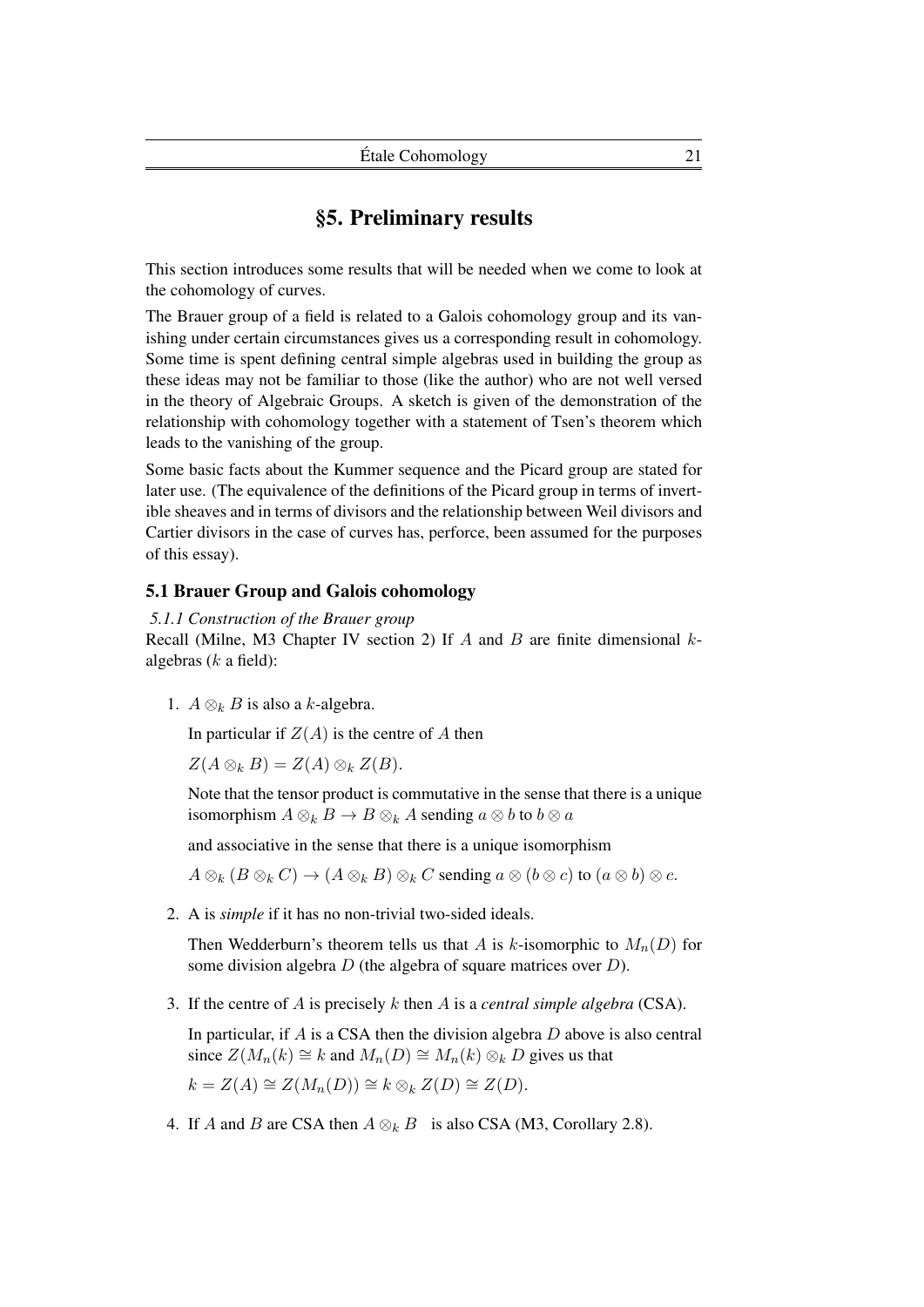5.  $A^{op}$  is defined by reversing the order of multiplication in A. Then if A is a **CSA** 

 $A \otimes_k A^{op} \cong M_n(k)$  where  $n = [A : k]$  (M3, Corollary 2.9).

6. Note also that  $M_m(k) \otimes_k M_n(k) = M_{mn}(k)$  (M3, Example 2.2).

If A and B are CSAs over a field k, we can define an equivalence relation:  $A \sim B$ if the corresponding division algebras in 2. above are isomorphic.

Clearly  $M_n(k) \sim M_m(k) \ \forall \ n, m$ .

The group operation on classes is given by  $[A][B] = [A \otimes_k B]$  which is a CSA by 4.

The identity element is  $[M_m(k)]$  which follows from 6. above, since if  $A \cong$  $M_n(D)$ ,

$$
M_m(k) \otimes_k A \cong M_m(k) \otimes_k M_n(D) \cong (M_m(k) \otimes_k M_n(k)) \otimes_k D
$$
  

$$
\cong M_{mn}(k) \otimes_k D \cong M_{mn}(D) \sim A
$$

The inverse of [A] is  $[A^{op}]$  by 5. above.

Thus the with the properties of the tensor product in 1. above, we have an (Abelian) group, denoted  $Br(k)$ .

*5.1.2 Field extensions*

If A is a CSA over a field A and  $K'/K$  is a finite field extension then  $A \otimes_K K'$  is a CSA over K'. In fact there exists an integer  $n > 0$  such that  $A \otimes_K K' \cong M_n(K')$ (Gille, G1 Theorem 2.2.1).

Further, for any  $A$  that is a CSA over  $K$  there is a finite Galois field extension  $K'/K$  such that  $A \otimes_K K' \cong M_n(K')$  (Gille, G1 Corollary 2.2.6).

This enables us to partition  $Br(K)$  into subgroups

$$
Br(n, K) = \{ A \in Br(K) | A \otimes_K K' \cong M_n(K') \text{ with } K'/K \text{ Galois} \}.
$$

Then  $Br(K) = \left| \int Br(n, K) \right|$ 

*5.1.3 Theorem: Brauer Group of a field and cohomology*

There is the following group isomorphism:

$$
Br(K) \cong H^2(G, \bar{K}^*)
$$

Where K is a field (with closure  $\bar{K}$ ),  $G = \text{Gal}(\bar{K}/K)$  and  $\text{Br}(K)$  is the Brauer group of  $K$  as defined above:

5.1.3.1 Proof (sketch)

Let  $\bar{K}$  be an algebraic closure of K and  $G = \text{Gal}(\bar{K}/K)$ . Then it is a result from Galois cohomology (S1 Chapter III §1 ) that

$$
\operatorname{Br}(n, K) \cong H^1(G, \operatorname{Aut}(M_n(\bar{K})))
$$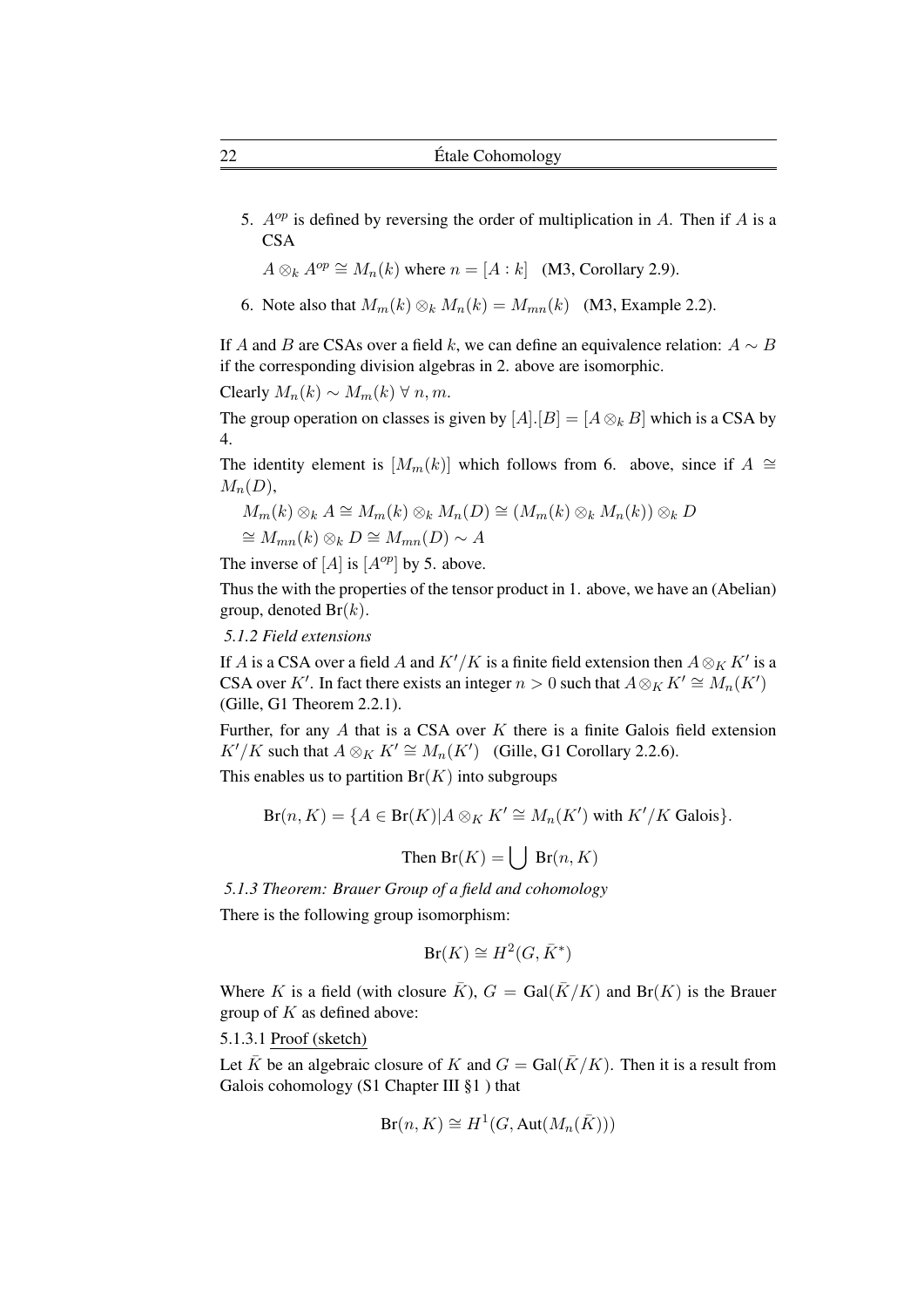Since a Galois group is a profinite group this cohomology class makes sense if G acts on Aut $(M_n(\overline{K}))$ .

If  $\phi \in \text{Aut}(M_n(\overline{K}))$ ,  $g \in G$  and  $M \in M_n(\overline{K})$ , then we have an action given by  $g\phi(M) = g(\phi(g^{-1}M))$  where G acts on M through its action on  $\bar{K}$ . We want to identify Aut $(M_n(\overline{K}))$  :-

It is a fact about matrix rings that over a field k all automorphisms of  $M_n(k)$  are inner automorphisms. i.e. given by  $M \to CMC^{-1}$  for some invertible matrix C (Gille, G1 Lemma 2.4.1).

i.e. the corresponding natural homomorphism  $GL_n(k) \to Aut(M_n(k))$  is surjective and its kernel =  $k^*I$  (the subgroup of scalar matrices). Thus

$$
Aut(M_n(k)) \cong GL_n(k)/k^*I \cong PGL_n(k)
$$

So, specialising to  $\bar{K}$ , we have a short exact sequence

$$
1 \to \bar{K}^* \to GL_n(\bar{K}) \to PGL_n(\bar{K}) \to 1
$$

and from the corresponding long sequence in cohomology we have a map

$$
H^1(G, PGL_n(\overline{K})) \to H^2(G, \overline{K}^*)
$$

Or, by substituting in the above relations we have

$$
Br(n, K) \to H^2(G, \bar{K}^*).
$$

This can be extended to a map

$$
Br(K) \to H^2(G, \bar{K}^*)
$$

Which can be shown to be an isomorphism (Deligne, D1 Chapter III, Proposi $tion(1.3)$ )

*5.1.4 Tsen's theorem and the vanishing cohomology*

(The following results are provided by Deligne, D1 Chapter III).

If  $k$  is an algebraically closed field and  $K$  is an extension of transcendence degree 1 over k then  $Br(K) = 0$ . (D1, §2).

This leads to the following result in Galois cohomology:

$$
Hq(G, K*) = 0 for all  $q > 0$  (D1, Proposition 1.6)
$$

and combining with the comparison theorem between étale and Galois cohomology we have that if k is an algebraically closed field and K is an extension of transcendence degree 1 over k then the étale cohomology groups  $H^q(\text{Spec}(K), \mathbb{G}_m) = 0$ for all  $q > 0$ . (D1, Corollary 2.4).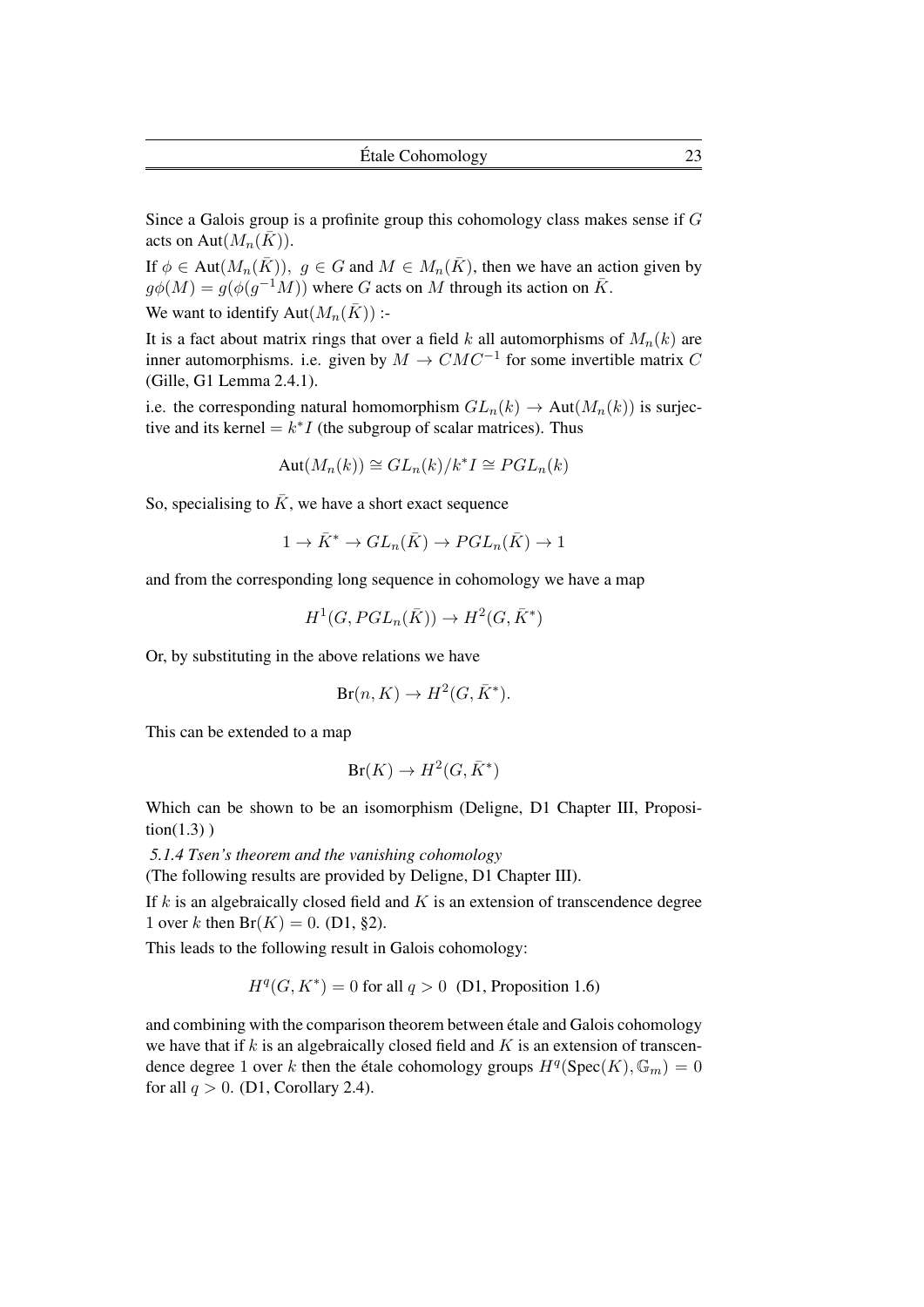## 5.2 Kummer Theory

## *5.2.1 Multiplicative group and roots of unity*

As noted above, there is the sheaf providing the multiplicative group of units of sections of the structure sheaf

$$
\mathbb{G}_m: U \to \Gamma(U, \mathscr{O}_U)^*.
$$

We have a map  $\mathbb{G}_m(U) \to \mathbb{G}_m(U)$  given by  $x \mapsto x^n$  and the kernel of this map is  $\mu_n(U)$ , as also defined above (*n* prime to the characteristic of the base field).

If X is a scheme over a separably closed field  $K$  and if  $n$  is invertible on  $X$ , the choice of a primitive  $n^{th}$  root of unity  $\xi \in K$  defines an isomorphism

$$
\mathbb{Z}/n\mathbb{Z} \to \mu_n(U)
$$

 $i \mapsto \xi^i$ 

(This is clearly non-canonical).

*5.2.2 Kummer sequence*

We have an exact sequence of sheaves resulting from raising to the  $n^{th}$  power:

$$
0 \to \mu_n \to \mathbb{G}_m \to \mathbb{G}_m \to 0
$$

This is only exact in the étale topology.

## 5.3 Invertible sheaves and the Picard group

5.3.1  $\mathcal{O}_X$ *-modules* 

Let  $(X, \mathcal{O}_X)$  be a ringed space. An  $\mathcal{O}_X$ -module is a sheaf  $\mathcal F$  on X such that for each open set  $U \subseteq X$ ,  $\mathscr{F}(U)$  is an  $\mathscr{O}_X(U)$ -module and restrictions are compatible with the module structures.

The tensor product  $\mathcal{F} \otimes \mathcal{G}$  of two  $\mathcal{O}_X$ -modules is the  $\mathcal{O}_X$ -module given by the sections  $\mathscr{F}(U) \otimes \mathscr{G}(U)$  (where tensoring is over  $\mathscr{O}_X(U)$ ).

An  $\mathcal{O}_X$ -module  $\mathcal F$  is an *invertible sheaf* (i.e. locally free of rank 1) if X can be covered by open sets U for which  $\mathcal{F}_{|U}$  is an  $\mathcal{O}_{X|U}$ -module that is isomorphic to  $\mathscr{O}_{X_{|_U}}$ .

The invertible sheaves on a ringed space form an Abelian group (up to isomorphism) under tensor product over  $\mathscr{O}_X$ . This has  $\mathscr{O}_X$  as the identity and  $\mathscr{F}^{-1}$  is the dual  $\mathscr{O}_X$ -module  $\text{Hom}(\mathscr{F}, \mathscr{O}_X)$ .

*5.3.2 Theorem: Pic(*X*) and cohomology*

There is an isomorphism  $H^1(X, \mathbb{G}_m) \cong Pic(X)$ .

Where  $Pic(X)$  is the group of isomorphism classes of invertible sheaves on X. (Deligne, D1, Chapter II, Proposition 2.3).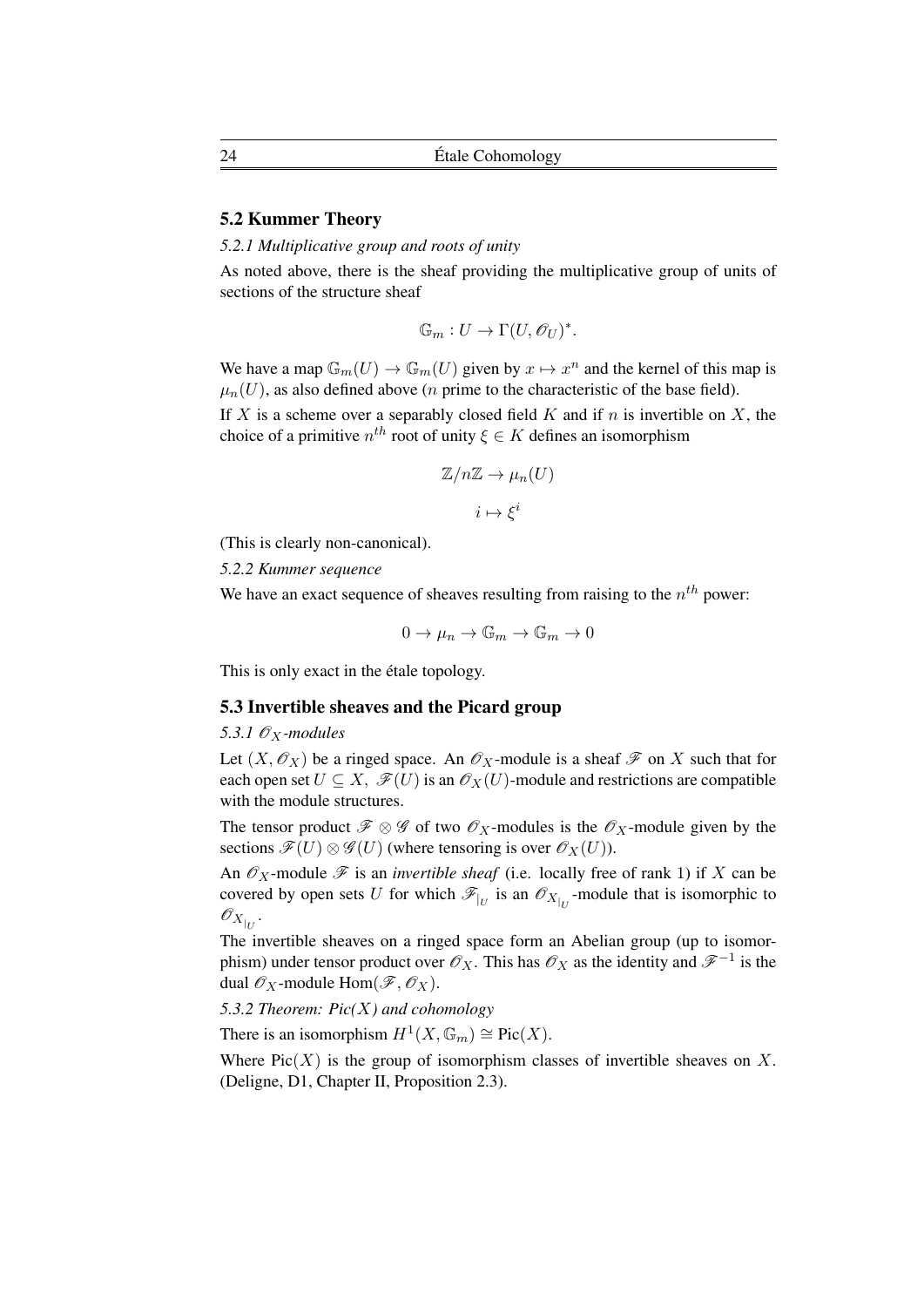## §6. Cohomology of curves

("L'étude des courbes est la clef de la cohomologie étale" - Deligne, D1)

This section brings together many of the constructions and results above to calculate the étale cohomology for the constant sheaf  $\mathbb{Z}/n\mathbb{Z}$ . Results for the multiplicative group are extended via the Kummer sequence to results for the group of units which can be identified with  $\mathbb{Z}/n\mathbb{Z}$ . Some results about the Jacobian of a curve (and about Abelian varieties) are quoted to complete the calculations.

We will be considering a projective, non-singular, connected curve  $X$  over an algebraically closed field k.

## 6.1 Cohomology of  $\mathbb{G}_m$

Collecting some of the above results we have

$$
H^0(X, \mathbb{G}_m) = k^*
$$

$$
H^1(X, \mathbb{G}_m) = \text{Pic}(X).
$$

And in addition (Deligne, D1 Chapter III proposition 3.1)

$$
H^q(X, \mathbb{G}_m) = 0 \text{ for } q \ge 2.
$$

(This is a non-trivial result. Its demonstration relies on the relationship between étale and Galois cohomology stated in the sub-section on Comparison theorems and the consequences of Tsen's theorem stated above. It also involves working with geometric points, higher direct images, spectral sequences etc. All good fun but space prohibits the re-interpretation of the proof that can be found in Deligne, D1).

## 6.2 Cohomology of  $\mu_n$

(In view of the identification in the section on Kummer theory, we are effectively looking at cohomology with coefficients in the constant sheaf  $\mathbb{Z}/n\mathbb{Z}$ , which is an important step along the way towards l-adic cohomology, sadly not considered in this essay).

If we start from the Kummer sequence (where  $n$  is prime to the characteristic of  $k$ )

$$
0 \to \mu_n \to \mathbb{G}_m \to \mathbb{G}_m \to 0
$$

We have the corresponding long exact sequence in étale cohomology

$$
0 \rightarrow H^0(X,\mu_n) \rightarrow H^0(X,\mathbb{G}_m) \stackrel{n}{\rightarrow} H^0(X,\mathbb{G}_m) \rightarrow H^1(X,\mu_n) \rightarrow H^1(X,\mathbb{G}_m) \stackrel{n}{\rightarrow} H^1(X,\mathbb{G}_m) \rightarrow H^2(X,\mu_n) \rightarrow 0
$$

Using the fact that  $H^2(X, \mathbb{G}_m) = 0$ .

On the left we have that  $H^0(X, \mu_n) \rightarrow k^* \rightarrow k^*$  using the fact that  $H^0(X, \mathbb{G}_m) = k^*$ . i.e.  $H^0(X, \mu_n) = \mu_n(X)$ .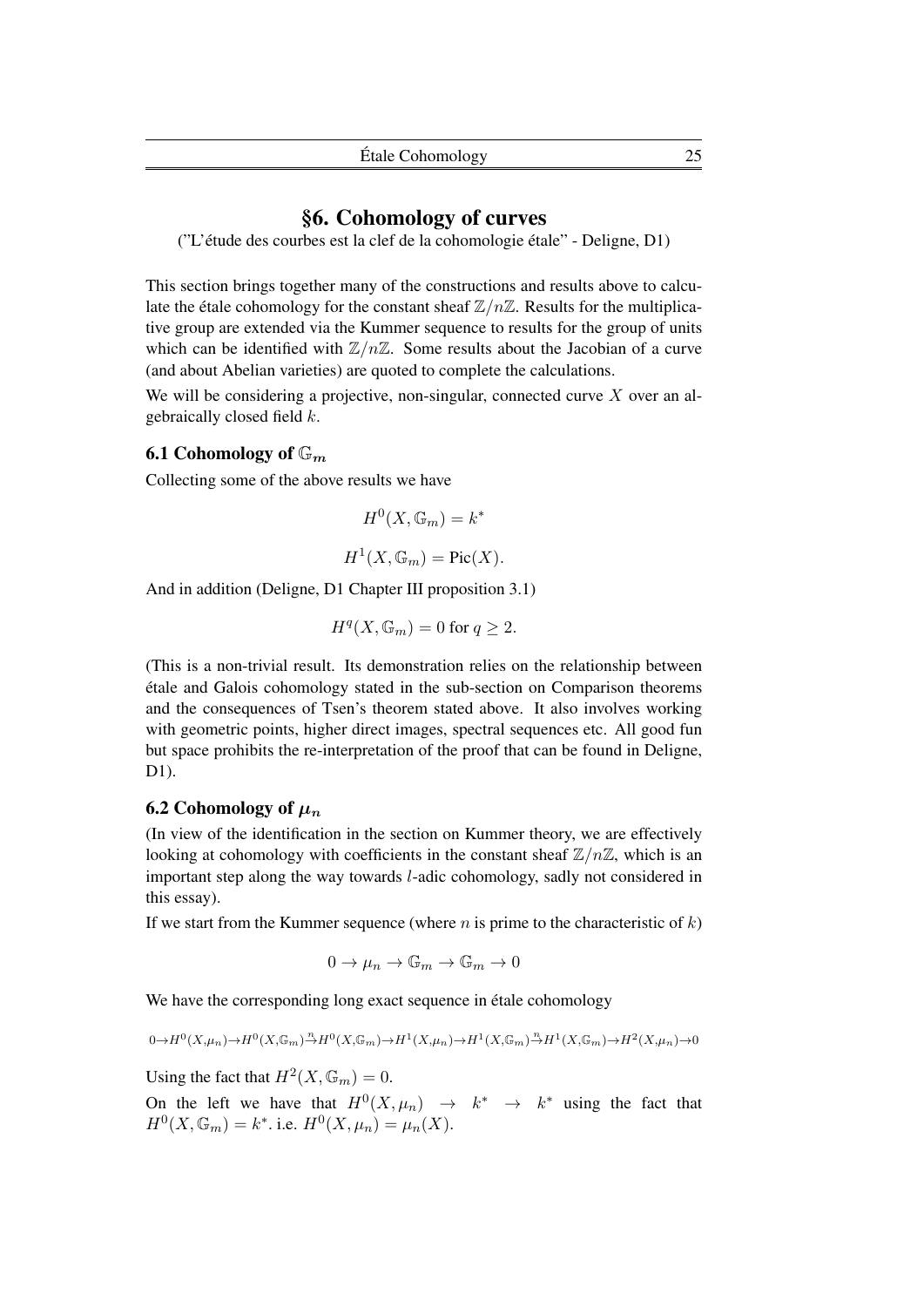On the right we have the following exact sequence to unpick:

$$
H^1(X, \mu_n) \to \text{Pic}(X) \stackrel{n}{\to} \text{Pic}(X) \to H^2(X, \mu_n) \to 0.
$$

For a curve,  $Pic(X)$  also has a manifestation as the divisor class group

$$
Pic(X) = \frac{Divisors}{Principal divisors}
$$

and in particular has a subgroup  $Pic^0(X)$  corresponding to divisors of degree 0. (From Milne, M2 Proposition 14.1) we have an exact sequence

$$
0 \to \mathrm{Pic}^0(X) \to \mathrm{Pic}(X) \xrightarrow{\deg} \mathbb{Z} \to 0
$$

So the torsion is in Pic<sup>0</sup>(X). Now Pic<sup>0</sup>(X) can be identified with  $J(k)$  where J is the Jacobian variety of the curve X which has dimension  $g = \text{genus}(X)$ . As J is an Abelian variety, the map

$$
n: J(k) \to J(k)
$$

is surjective with kernel  $(\mathbb{Z}/n\mathbb{Z})^2$ . (Milne, M4 Theorem 8.2). i.e. we have

$$
H^1(X, \mu_n) \cong (\mathbb{Z}/n\mathbb{Z})^{2g}.
$$

Finally from the end of the cohomology exact sequence we have

$$
H^2(X,\mu_n)\cong \mathbb{Z}/n\mathbb{Z}
$$

and  $H^q(X, \mathbb{Z}/n\mathbb{Z}) = 0$  for  $q > 2$  (since we can identify  $\mu_n$  with  $\mathbb{Z}/n\mathbb{Z}$ ).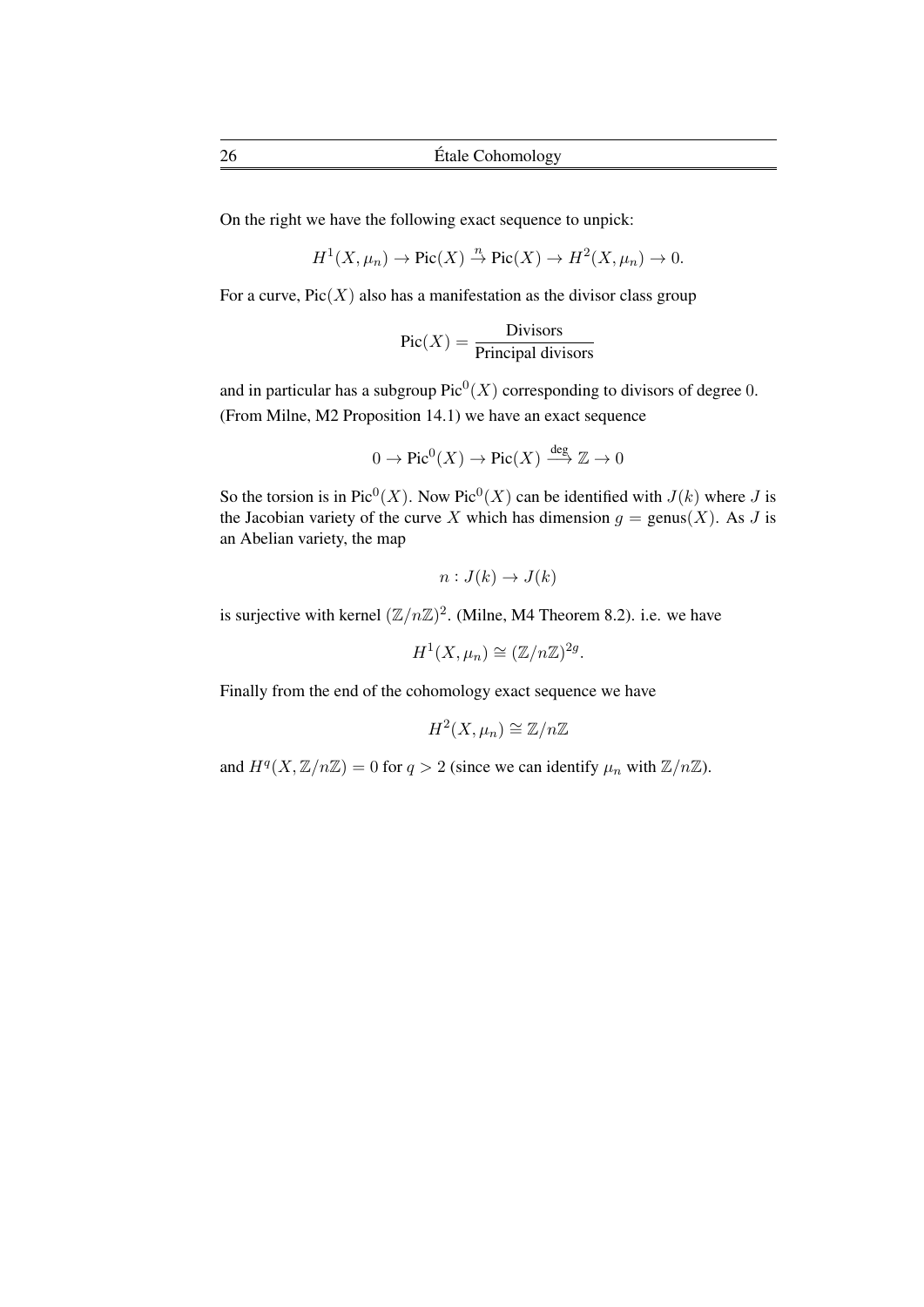## §7. Conclusion

This essay has been a fairly elementary excursion into the realms of étale cohomology which has required the introduction of a lot of definitions. It has set out the basic concepts (with some supporting background material) and collected together some results that lead up to the calculations of the étale cohomology of well behaved curves with coefficients in a constant sheaf  $\mathbb{Z}/n\mathbb{Z}$ . This has depended upon the Kummer sequence being exact which is one of the consequences of the étale theory. In short, we have indicated how the following results may be obtained for a (projective, non-singular, connected) curve  $X$  of genus  $q$  over an algebraically closed field :

$$
H^{0}(X, \mathbb{Z}/n\mathbb{Z}) = \mu_{n}
$$
  
\n
$$
H^{1}(X, \mathbb{Z}/n\mathbb{Z}) = (\mathbb{Z}/n\mathbb{Z})^{2g}
$$
  
\n
$$
H^{2}(X, \mathbb{Z}/n\mathbb{Z}) = \mathbb{Z}/n\mathbb{Z}
$$
  
\n
$$
H^{q}(X, \mathbb{Z}/n\mathbb{Z}) = 0 \text{ for } q > 2
$$

There are a number of technical results needed to make the theory respectable and to demonstrate that it can properly take its place amongst other cohomology theories, but these have been largely assumed.

The next step towards achieving significant progress (and in particular tackling the Weil conjectures) would need the additional machinery of l-adic methods. Next time!